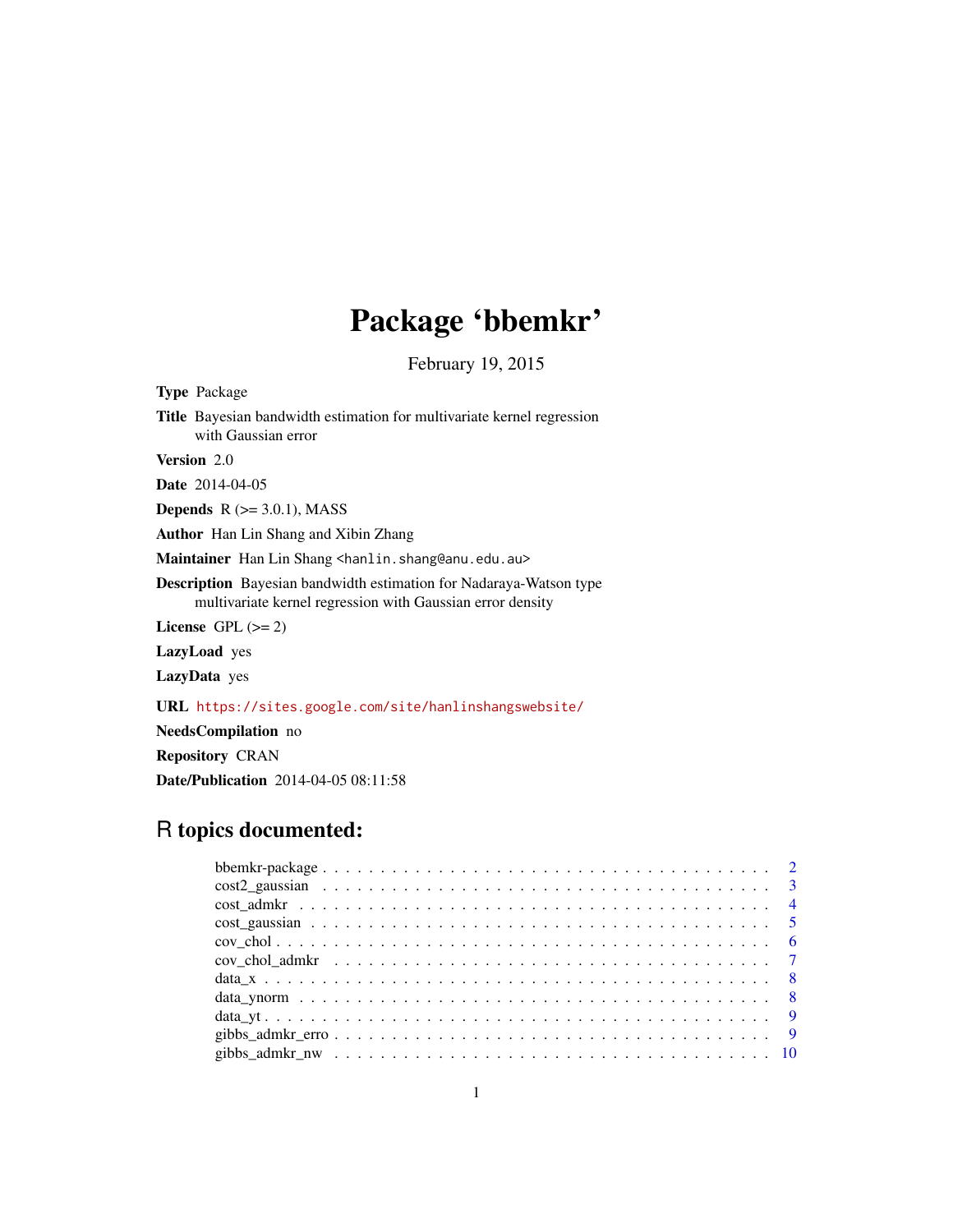# <span id="page-1-0"></span>2 bbemkr-package

|       | $log density_a$ adm kr $\ldots \ldots \ldots \ldots \ldots \ldots \ldots \ldots \ldots \ldots \ldots \ldots$ |    |
|-------|--------------------------------------------------------------------------------------------------------------|----|
|       |                                                                                                              |    |
|       |                                                                                                              |    |
|       |                                                                                                              |    |
|       |                                                                                                              |    |
|       |                                                                                                              |    |
|       |                                                                                                              |    |
|       |                                                                                                              |    |
|       |                                                                                                              |    |
|       |                                                                                                              |    |
|       |                                                                                                              |    |
|       |                                                                                                              |    |
|       |                                                                                                              |    |
|       |                                                                                                              |    |
|       |                                                                                                              |    |
| Index |                                                                                                              | 33 |

bbemkr-package *Bayesian bandwidth estimation for multivariate kernel regression*

# Description

Bayesian bandwidth estimation for Nadaraya-Watson type multivariate kernel regression with the Gaussian assumption of the error density and kernel-form error density

# Details

This package designs for estimating bandwidths used in the Nadaraya-Watson kernel regression estimator. Assuming iid Gaussian error density that are uncorrelated to the regressors, the bandwidths are estimated using Markov chain Monte Carlo (MCMC) method, in particular by the random-walk Metropolis algorithm.

#### Author(s)

Han Lin Shang and Xibin Zhang

Maintainer: Han Lin Shang <H.Shang@soton.ac.uk>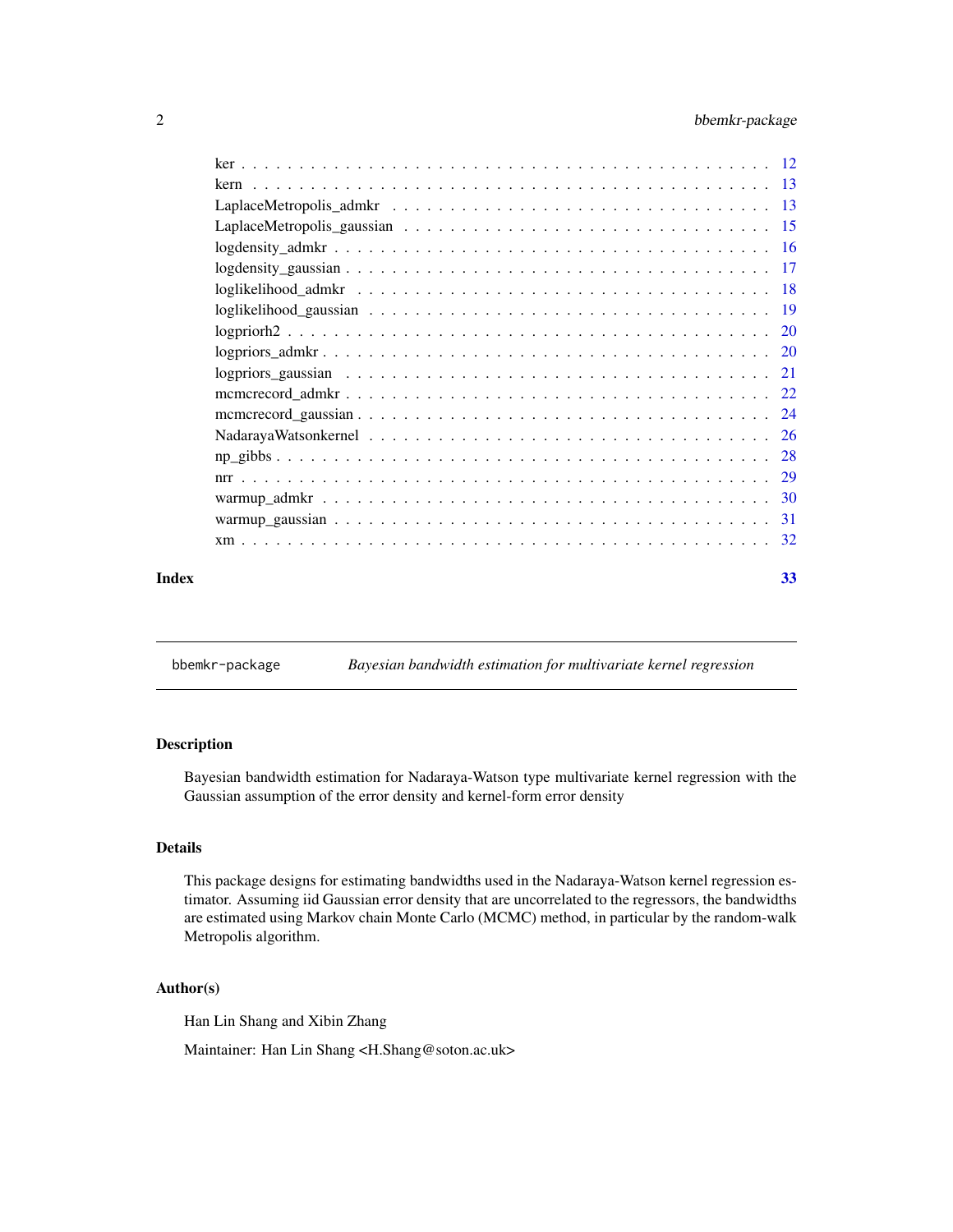# <span id="page-2-0"></span>cost2\_gaussian 3

#### References

H. L. Shang (2013) Bayesian bandwidth estimation for a semi-functional partial linear regression model with unknown error density, *Computational Statistics*, in press.

H. L. Shang (2013) Bayesian bandwidth estimation for a nonparametric functional regression model with unknown error density, *Computational Statistics and Data Analysis*, 67, 185-198.

X. Zhang and M. L. King and H. L. Shang (2013) A sampling algorithm for bandwidth estimation in a nonparametric regression model with a flexible error density, http://www.buseco.monash.edu.au/ebs/pubs/wpapers/2011/wp 11.pdf.

X. Zhang and M. L. King and H. L. Shang (2013) Bayesian bandwidth selection for a nonparametric regression model with mixed types of regressors, working paper, http://www.buseco.monash.edu.au/ebs/pubs/wpapers/2013/ 13.pdf.

X. Zhang and R. D. Brooks and M. L. King (2009) A Bayesian approach to bandwidth selection for multivariate kernel regression with an application to state-price density estimation, *Journal of Econometrics*, 153, 21-32.

X. Zhang and M. L. King and R. J. Hyndman (2006) A Bayesian approach to bandwidth selection for multivariate kernel density estimation, *Computational Statistics and Data Analysis*, 50, 3009- 3031.

# See Also

[np\\_gibbs](#page-27-1), [mcmcrecord\\_gaussian](#page-23-1), [warmup\\_gaussian](#page-30-1), [gibbs\\_admkr\\_nw](#page-9-1), [gibbs\\_admkr\\_erro](#page-8-1), [warmup\\_admkr](#page-29-1), [mcmcrecord\\_admkr](#page-21-1)

<span id="page-2-1"></span>cost2\_gaussian *Negative of log posterior associated with the error variance*

#### Description

Calculates the negative of log posterior for the normal error variance, using the leave-one-out cross validated samples.

#### Usage

```
cost2_gaussian(x, data_x, data_y, prior_st)
```

| x        | Log of square bandwidths                                                                         |
|----------|--------------------------------------------------------------------------------------------------|
| data_x   | Regressors                                                                                       |
| $data_v$ | Response variable                                                                                |
| prior_st | Another tuning parameter of the prior of error variance, following inverse gamma<br>distribution |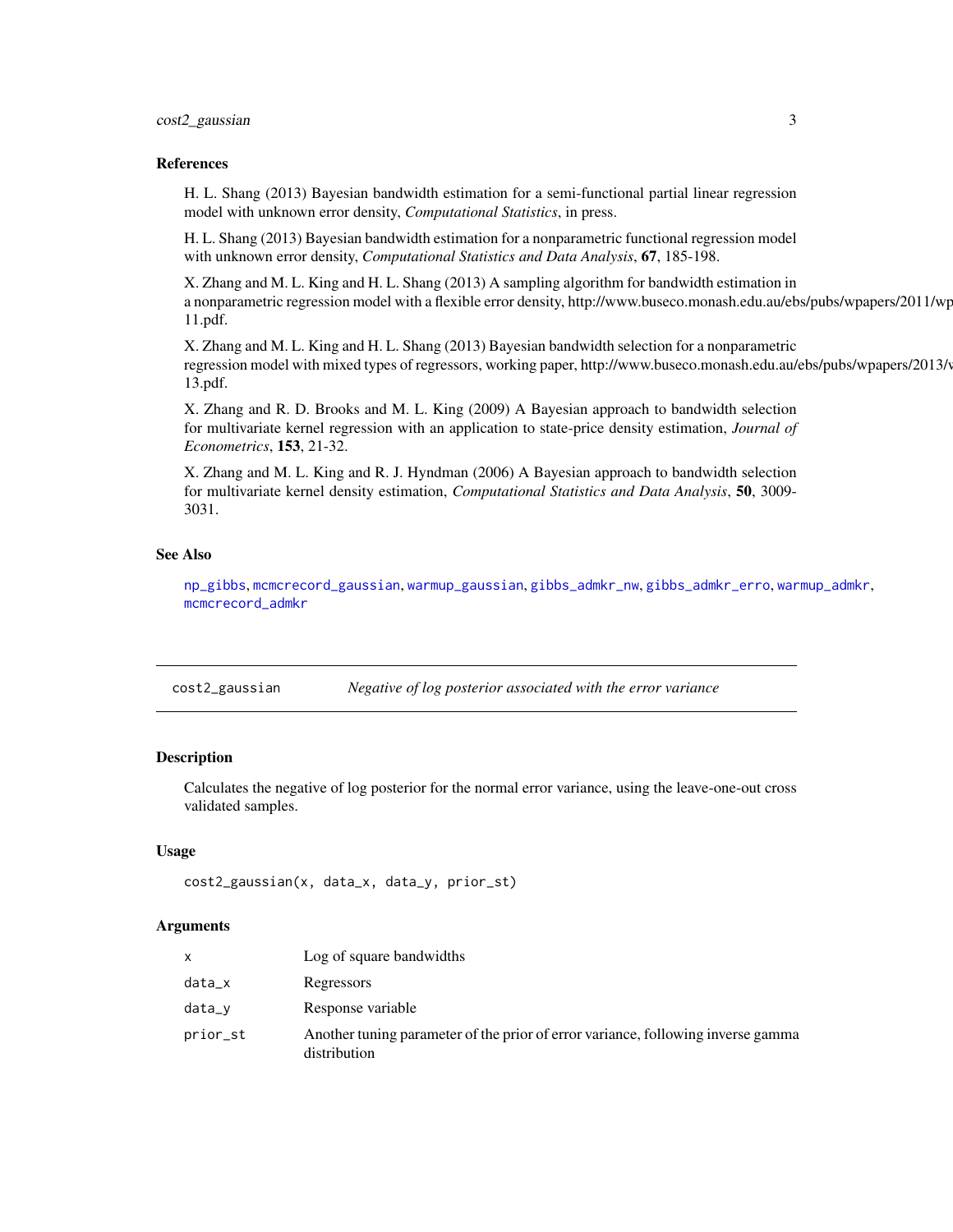# <span id="page-3-0"></span>Details

The prior of normal error variance follows an inverse-gamma distribution with hyperparameter  $prior_st = 1$ .

#### Value

Value of the cost function

# Author(s)

Han Lin Shang

# References

X. Zhang and R.D. Brooks and M.L. King (2009), A Bayesian approach to bandwidth selection for multivariate kernel regression with an application to state-price density estimation, *Journal of Econometrics*, 153, 21-32.

# See Also

[np\\_gibbs](#page-27-1), [cost](#page-0-0)

# Examples

```
x = \log(nrr(data_x, FALSE)^2)cost2_gaussian(x, data_x = data_x, data_y = data_y) = data_ynorm, prior_st = 1)
```

| cost_admkr |  | Negative of log posterior associated with the bandwidths |  |
|------------|--|----------------------------------------------------------|--|
|------------|--|----------------------------------------------------------|--|

#### Description

Calculates the negative of log posterior, using the leave-one-out cross validated samples.

#### Usage

```
cost_admkr(x, data_x, data_y)
```
#### Arguments

| x        | Log of square bandwidths |
|----------|--------------------------|
| data x   | Regressors               |
| $data_v$ | Response variable        |

#### Details

Bandwidth can be re-parameterized by a constant time optimal convergence rate, that is,  $h = c *$  $n^{rate}$ .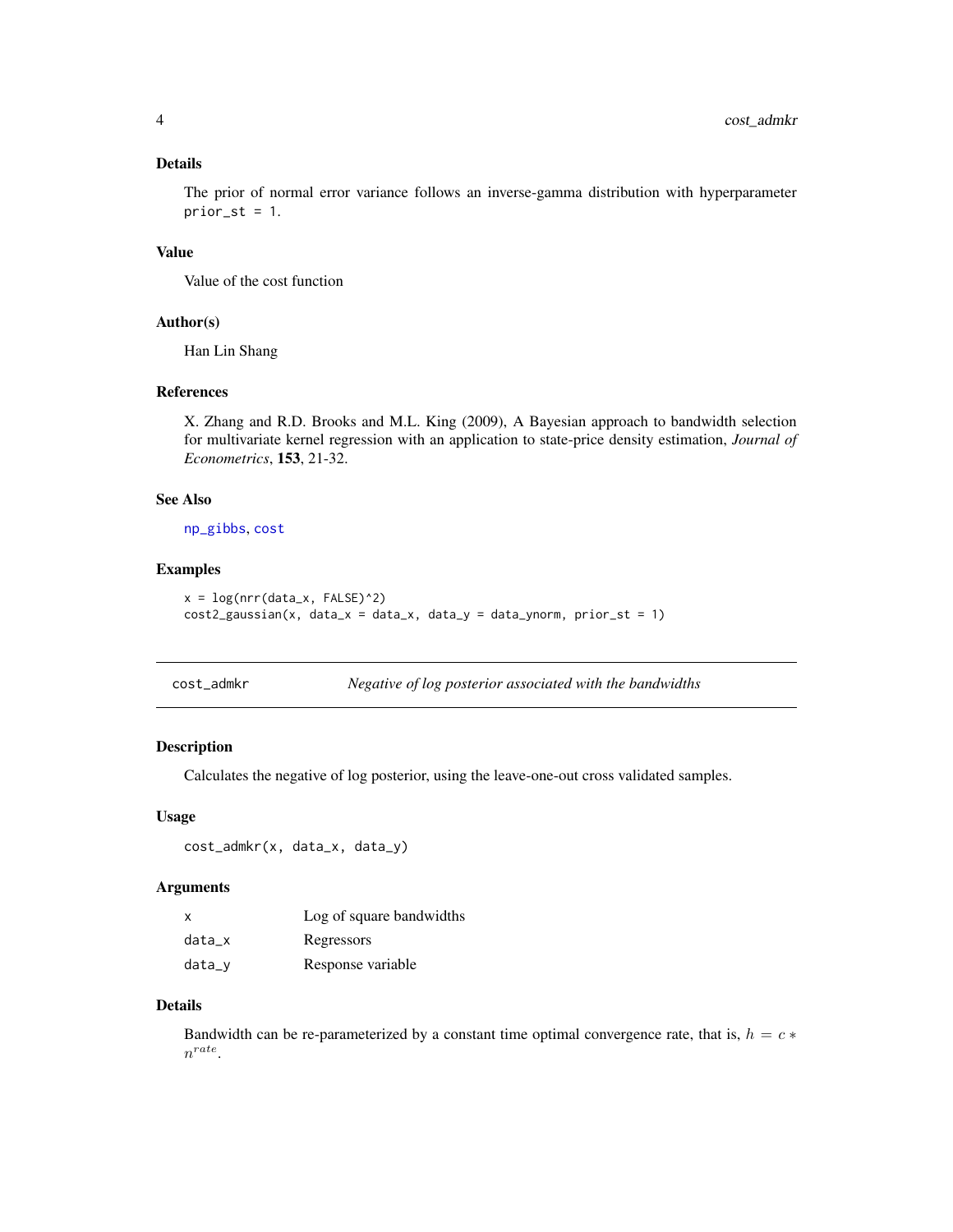<span id="page-4-0"></span>cost\_gaussian 5

#### Value

Value of the cost function

#### Author(s)

Han Lin Shang

#### References

H. L. Shang (2013) Bayesian bandwidth estimation for a nonparametric functional regression model with unknown error density, *Computational Statistics and Data Analysis*, 67, 185-198.

X. Zhang, M. L. King and H. L. Shang (2013). A sampling algorithm for bandwidth estimation in a nonparametric regression model with a flexible error density. Working paper, http://users.monash.edu.au/~xzhang/zhang.king

X. Zhang, M. L. King and H. L. Shang (2013). Bayesian bandwidth selection for a nonparametric regression model with mixed types of regressors. Working paper, http://www.buseco.monash.edu.au/ebs/pubs/wpapers/2013/ 13.pdf

X. Zhang and M. L. King (2013). Gaussian kernel GARCH models. Working paper, http://users.monash.edu.au/~xzhang/zhan

# See Also

[gibbs\\_admkr\\_nw](#page-9-1), [gibbs\\_admkr\\_erro](#page-8-1)

#### Examples

 $x = \log(c(nrr(data_x, FALSE), 2)^2)$  $inicost = cost\_admkr(x, data_x = data_x, data_y = data_y)$ 

| cost_gaussian | Negative of log posterior associated with the bandwidths |  |
|---------------|----------------------------------------------------------|--|
|               |                                                          |  |

# Description

Calculates the negative of log posterior, using the leave-one-out cross validated samples.

#### Usage

```
cost_gaussian(x, data_x, data_y, prior_p, prior_st)
```

| X        | Log of square bandwidths                                                                         |
|----------|--------------------------------------------------------------------------------------------------|
| $data_x$ | Regressors                                                                                       |
| $data_y$ | Response variable                                                                                |
| prior_p  | A tuning parameter of the prior of error variance, following inverse gamma dis-<br>tribution     |
| prior_st | Another tuning parameter of the prior of error variance, following inverse gamma<br>distribution |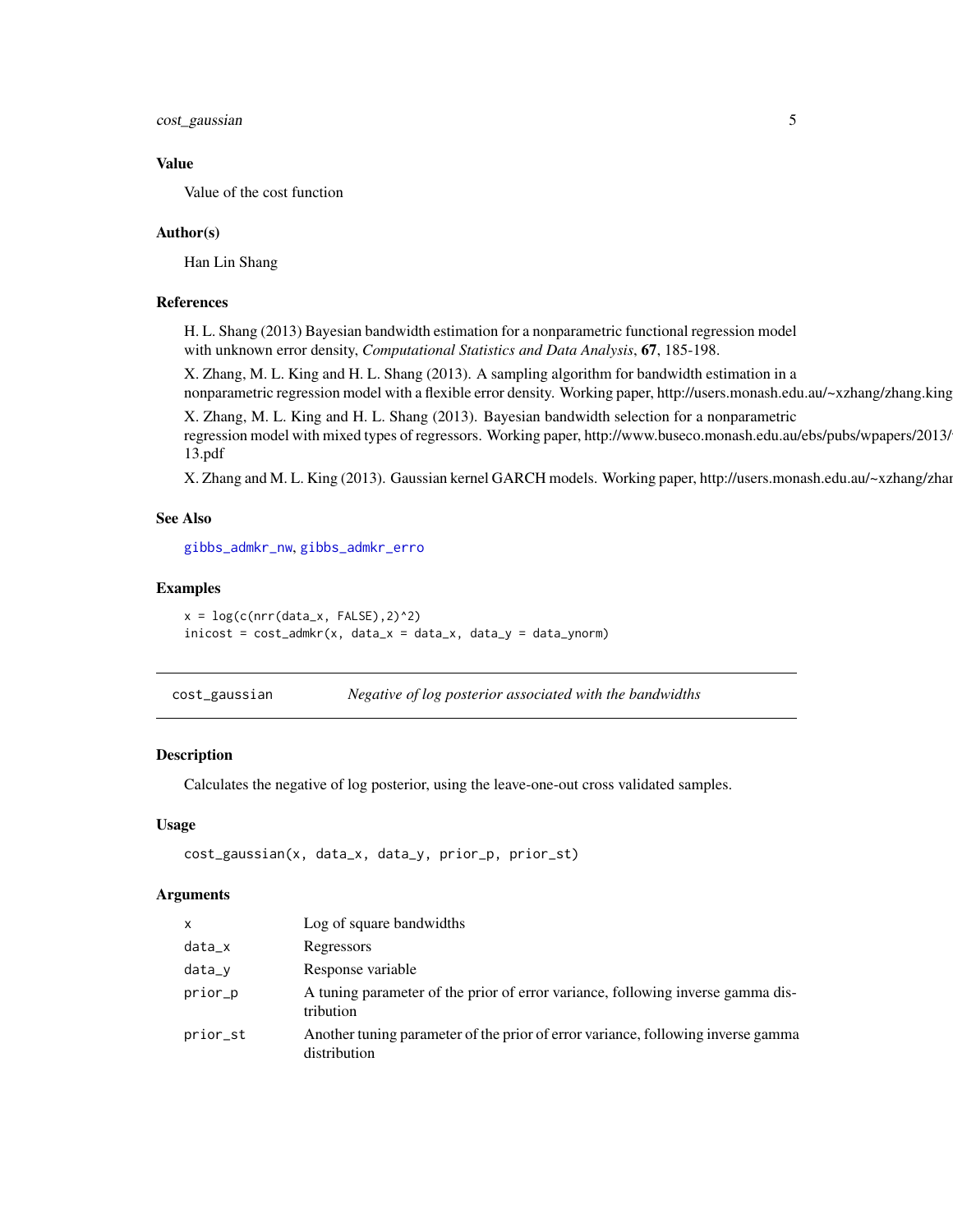# <span id="page-5-0"></span>Details

Bandwidth can be re-parameterized by a constant times optimal convergence rate, that is,  $h =$  $c * n^{rate}$ . The prior of  $c^2$  is assumed to follow an inverse-gamma prior with hyperparameters  $prior_p = 2$  and  $prior_st = 1$ .

#### Value

Value of the cost function

#### Author(s)

Han Lin Shang

# References

X. Zhang and R.D. Brooks and M.L. King (2009), A Bayesian approach to bandwidth selection for multivariate kernel regression with an application to state-price density estimation, *Journal of Econometrics*, 153, 21-32.

# See Also

[np\\_gibbs](#page-27-1), [cost2\\_gaussian](#page-2-1)

#### Examples

```
x = \log(nrr(data_x, FALSE)^2)inicost = cost_gaussian(x, data_x = data_x, data_y = data_ynorm, prior_p = 2, prior_st = 1)
```
cov\_chol *Calculate log marginal likeliood from MCMC output*

#### Description

It is a type of candidate estimator for calculating log marginal likelihood, where the MCMC outputs are used for estimating posterior density.

# Usage

```
cov_chol(xpost, data_x, data_y, alpha, prior_p, prior_st)
```

| xpost    | MCMC output                                                                    |
|----------|--------------------------------------------------------------------------------|
| data_x   | Regressor                                                                      |
| data_y   | Response                                                                       |
| alpha    | Quantile of the critical value in calculating Geweke's log marginal likelihood |
| prior_p  | Hyperparameter of the inverse-gamma prior                                      |
| prior_st | Hyperparameter of inverse-gamma prior                                          |
|          |                                                                                |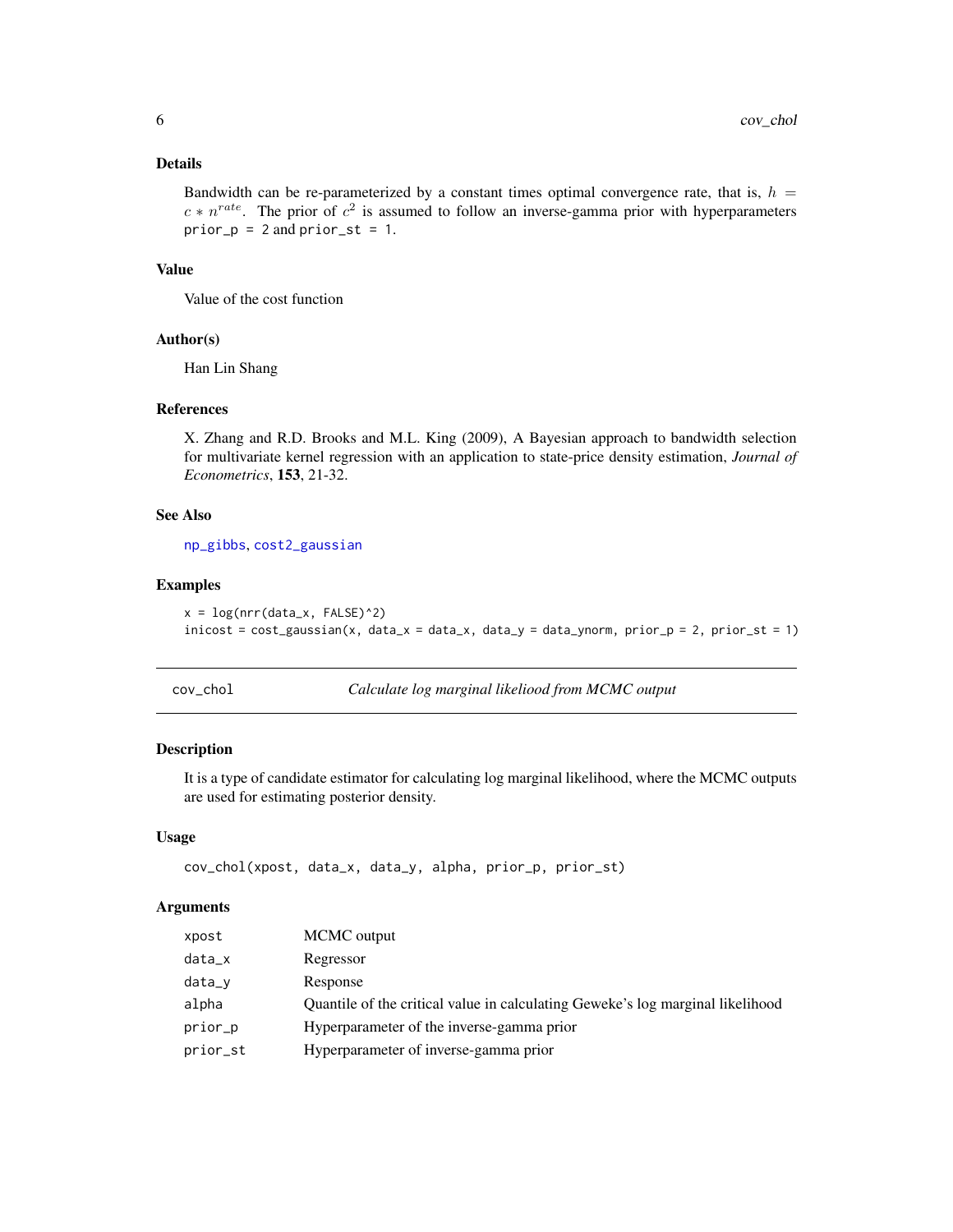<span id="page-6-0"></span>cov\_chol\_admkr 7

# Value

Log marginal likelihood

#### Author(s)

Han Lin Shang

# References

J. Geweke (1998) Using simulation methods for Bayesian econometric models: inference, development, and communication, *Econometric Reviews*, 18(1), 1-73.

# See Also

[LaplaceMetropolis\\_gaussian](#page-14-1), [logdensity\\_gaussian](#page-16-1), [logpriors\\_gaussian](#page-20-1), [loglikelihood\\_gaussian](#page-18-1), [mcmcrecord\\_gaussian](#page-23-1)

cov\_chol\_admkr *Calculate log marginal likelihood from MCMC output*

# Description

It is a type of candidate estimator for calculating log marginal likelihood, where the MCMC outputs are used for estimating posterior density.

#### Usage

cov\_chol\_admkr(xpost, alpha, data\_x, data\_y)

#### Arguments

| xpost  | MCMC output                                                                    |
|--------|--------------------------------------------------------------------------------|
| alpha  | Quantile of the critical value in calculating Geweke's log marginal likelihood |
| data_x | Regressors                                                                     |
| data_v | Response variable                                                              |

#### Value

Log marginal likelihood

# Author(s)

Han Lin Shang

### References

J. Geweke (1998) Using simulation methods for Bayesian econometric models: inference, development, and communication, *Econometric Reviews*, 18(1), 1-73.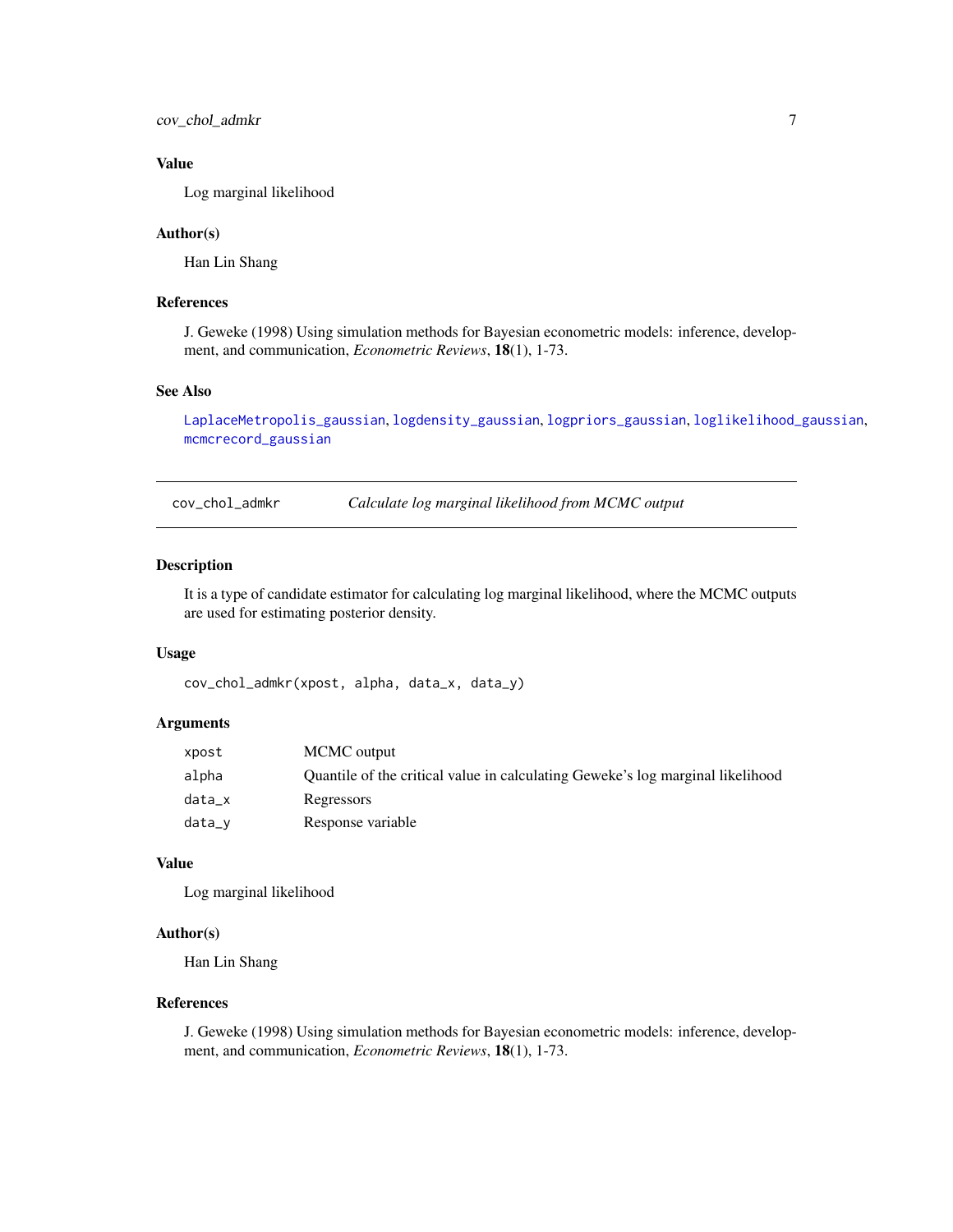# <span id="page-7-0"></span>See Also

[LaplaceMetropolis\\_admkr](#page-12-1), [logdensity\\_admkr](#page-15-1), [logpriors\\_admkr](#page-19-1), [loglikelihood\\_admkr](#page-17-1), [mcmcrecord\\_admkr](#page-21-1)

data\_x *Simulated three-dimensional regressors*

# Description

Three-dimensional regressors are simulated from the uniform distribution by using runif(1,0,1).

#### Usage

data(data\_x)

# Format

A data matrix with 100 observations and 3 x-variables.

#### Examples

nrr(data\_x)

data\_ynorm *Simulated response variable*

# Description

The response variable is simulated from the functional form of  $data<sub>y</sub> norm = sin(2 * pi * x1) +$  $4*(1-x2)*(1+x2)+2*x3/(1+0.8*x3*x3)+rnorm(1,0,0.9)$ , where x1, x2 and x3 are simulated from a uniform distribution between 0 and 1.

# Usage

data(data\_ynorm)

#### Format

A data matrix of 100 by 1

#### Examples

data(data\_ynorm)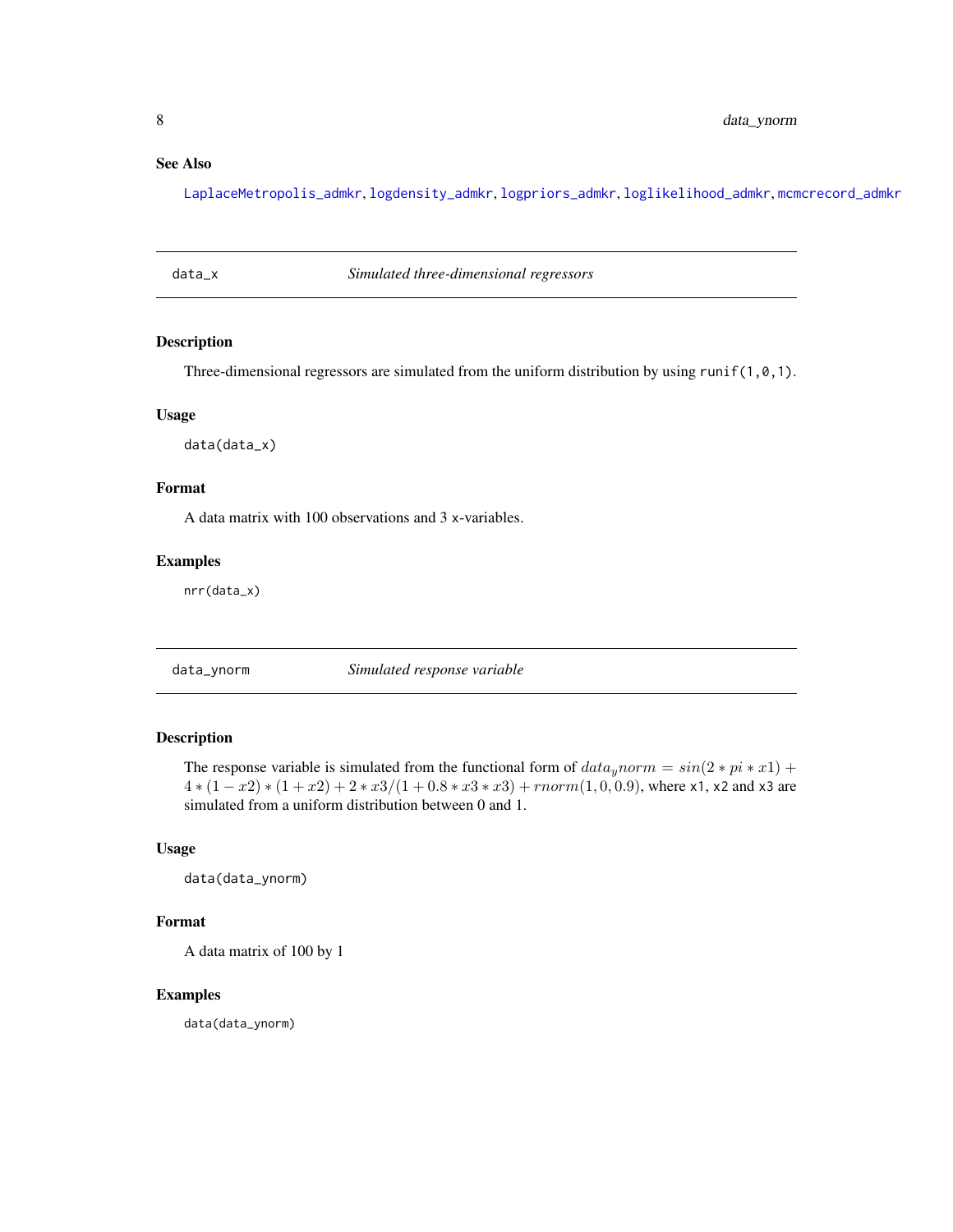<span id="page-8-0"></span>

#### Description

The response variable is simulated from the functional form of  $data_y t = sin(2 * pi * x1) + 4 * (1$  $x(2) * (1 + x2) + 2 * x3/(1 + 0.8 * x3 * x3) + rt(1, df = 4)$ , where x1, x2 and x3 are simulated from a uniform distribution between 0 and 1.

#### Usage

```
data(data_yt)
```
# Format

A data matrix of 100 by 1

#### Examples

data(data\_yt)

<span id="page-8-1"></span>gibbs\_admkr\_erro *Estimating bandwidth of the kernel-form error density*

# Description

Implements the random-walk Metropolis algorithm to estimate the bandwidth of the kernel-form error density

# Usage

```
gibbs_admkr_erro(xh, inicost, k, errorsizp, errorprob, data_x, data_y)
```

| xh        | Log of square bandwidth in the kernel-form error density           |
|-----------|--------------------------------------------------------------------|
| inicost   | Cost value                                                         |
| k         | Iteration number                                                   |
| errorsizp | Step size of random-walk Metropolis algorithm                      |
| errorprob | Optimal convergence rate for drawing single or multiple parameters |
| $data_x$  | Regressors                                                         |
| $data_y$  | Response variable                                                  |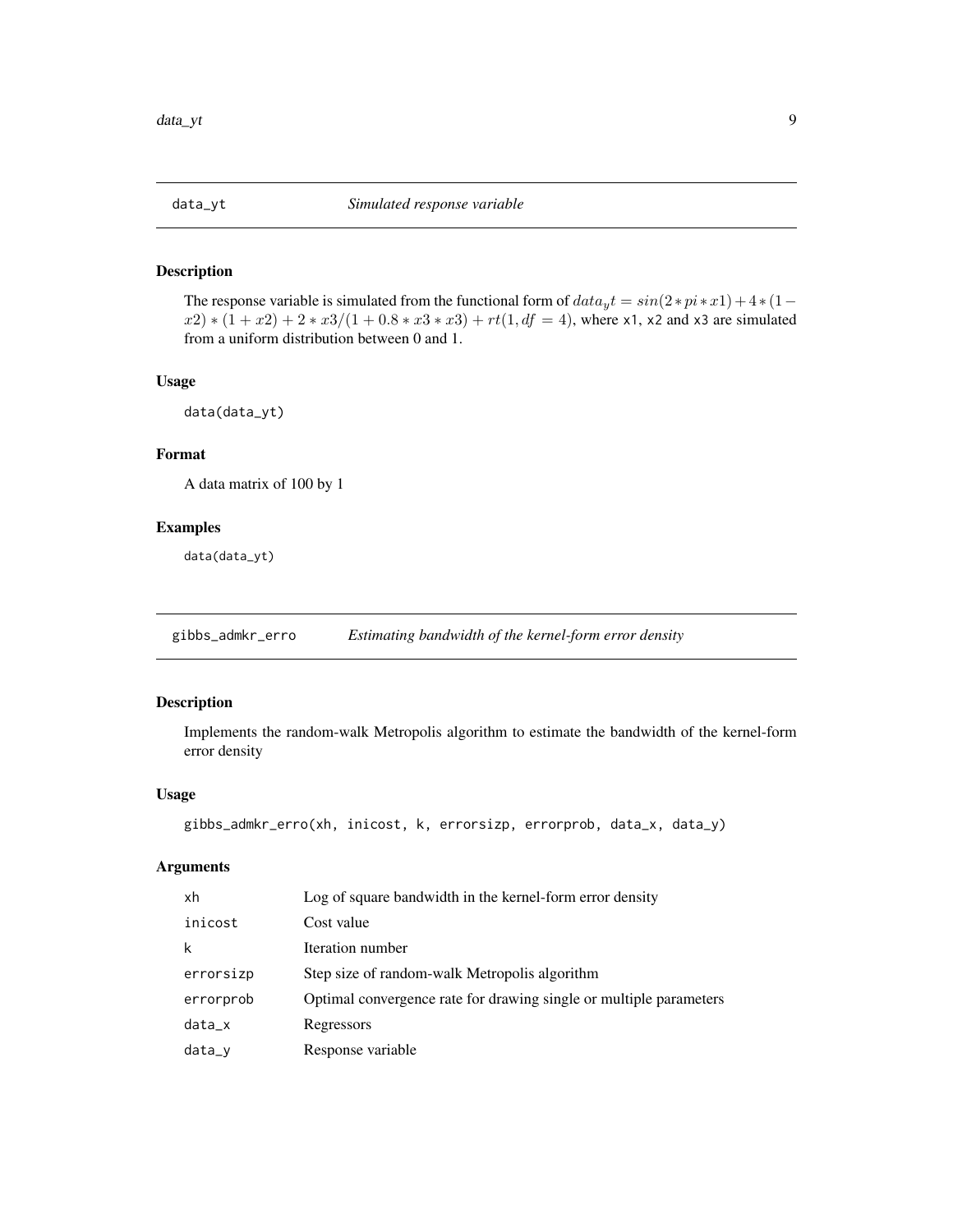#### <span id="page-9-0"></span>Details

1) The log bandwidths of the regressors are initialized using the normal reference rule of Silverman (1986).

2) Conditioning on the variance parameter of the error density, we implement random-walk Metropolis algorithm to update the bandwidths, in order to achieve the minimum cost value.

3) The bandwidth of the kernel-form error density can be directly sampled.

4) Iterate steps 2) and 3) until the cost value is minimized.

5) Check the convergence of the parameters by examining the simulation inefficient factor (sif) value. The smaller the sif value is, the better convergence of the parameters is.

#### Value

| $\mathsf{x}$ | Estimated bandwidth of the kernel-form error density                                                        |
|--------------|-------------------------------------------------------------------------------------------------------------|
| cost         | Cost value, that is negative of log posterior                                                               |
| accept_erro  | Accept or reject. $accept_error = 1$ indicates acceptance, while $accept_error = 0$<br>indicates rejection. |
| errorsizp    | Step size of the random-walk Metropolis algorithm                                                           |

# Author(s)

Han Lin Shang

#### References

X. Zhang and R. D. Brooks and M. L. King (2009) A Bayesian approach to bandwidth selection for multivariate kernel regression with an application to state-price density estimation, *Journal of Econometrics*, 153, 21-32.

B. W. Silverman (1986) Density Estimation for Statistics and Data Analysis. Chapman and Hall, New York.

#### See Also

[mcmcrecord\\_admkr](#page-21-1), [logdensity\\_admkr](#page-15-1), [loglikelihood\\_admkr](#page-17-1), [logpriors\\_admkr](#page-19-1), [gibbs\\_admkr\\_nw](#page-9-1)

<span id="page-9-1"></span>gibbs\_admkr\_nw *Estimating bandwidths of the regressors*

#### Description

Implements the random-walk Metropolis algorithm to estimate the bandwidths of the regressors

#### Usage

```
gibbs_admkr_nw(xh, inicost, k, mutsizp, prob, data_x, data_y)
```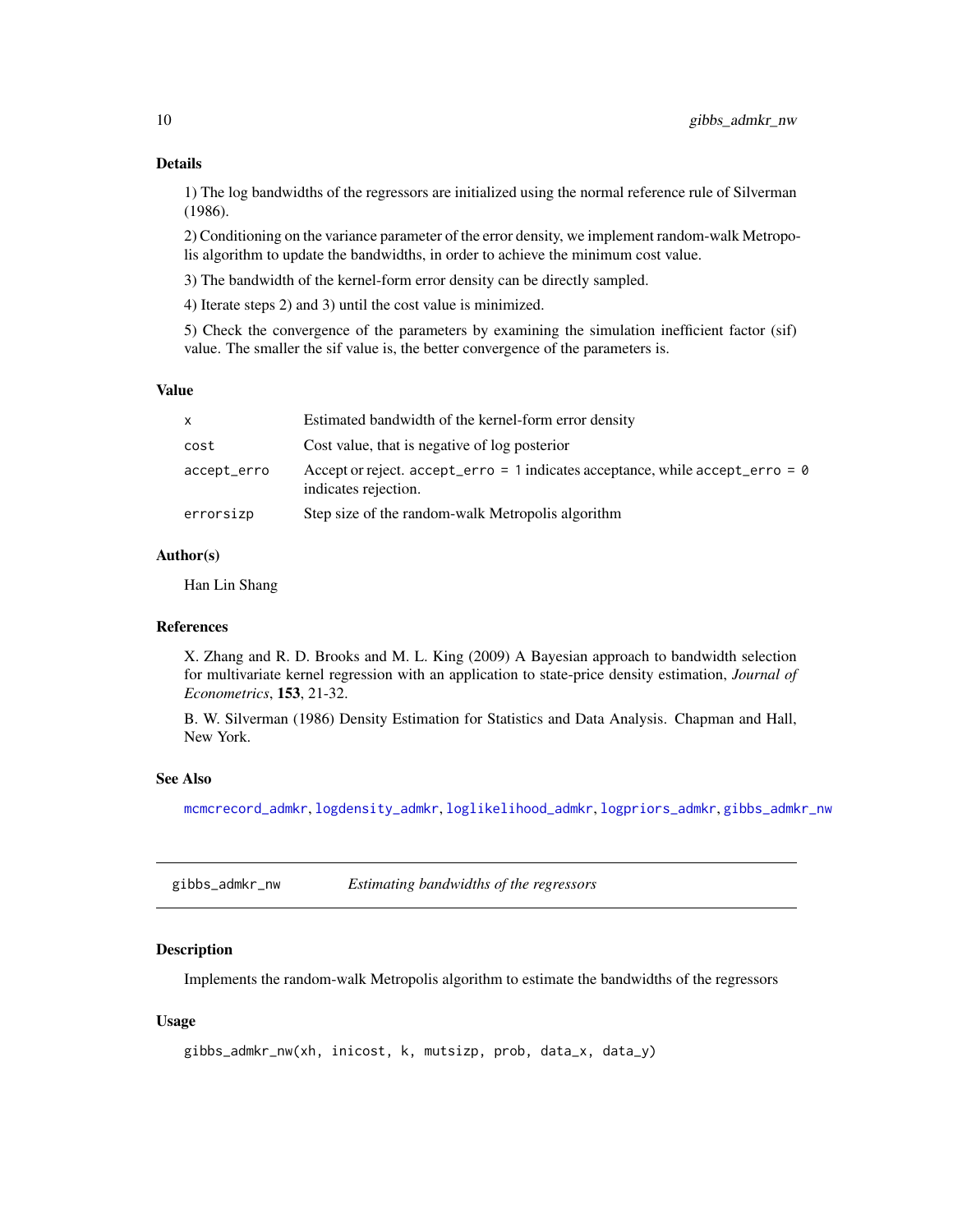# <span id="page-10-0"></span>gibbs\_admkr\_nw 11

#### **Arguments**

| xh       | Log of square bandwidths in the regression function                |
|----------|--------------------------------------------------------------------|
| inicost  | Cost value                                                         |
| k        | Iteration number                                                   |
| mutsizp  | Step size of random-walk Metropolis algorithm                      |
| prob     | Optimal convergence rate for drawing single or multiple parameters |
| $data_x$ | Regressors                                                         |
| $data_y$ | Response variable                                                  |

#### Details

1) The log bandwidths of the regressors are initialized using the normal reference rule of Silverman (1986).

2) Conditioning on the variance parameter of the error density, we implement random-walk Metropolis algorithm to update the bandwidths, in order to achieve the minimum cost value.

3) The bandwidth of the kernel-form error density can be directly sampled.

4) Iterate steps 2) and 3) until the cost value is minimized.

5) Check the convergence of the parameters by examining the simulation inefficient factor (sif) value. The smaller the sif value is, the better convergence of the parameters is.

#### Value

| X        | Estimated bandwidths of the regression function                                             |
|----------|---------------------------------------------------------------------------------------------|
| cost     | Cost value, that is negative of log posterior                                               |
| accept_h | Accept or reject. accept_h=1 indicates acceptance, while accept_h=0 indicates<br>rejection. |
| mutsizp  | Step size of the random-walk Metropolis algorithm                                           |

# Author(s)

Han Lin Shang

#### References

X. Zhang and R. D. Brooks and M. L. King (2009) A Bayesian approach to bandwidth selection for multivariate kernel regression with an application to state-price density estimation, *Journal of Econometrics*, 153, 21-32.

B. W. Silverman (1986) Density Estimation for Statistics and Data Analysis. Chapman and Hall, New York.

#### See Also

[mcmcrecord\\_admkr](#page-21-1), [logdensity\\_admkr](#page-15-1), [loglikelihood\\_admkr](#page-17-1), [logpriors\\_admkr](#page-19-1), [gibbs\\_admkr\\_erro](#page-8-1)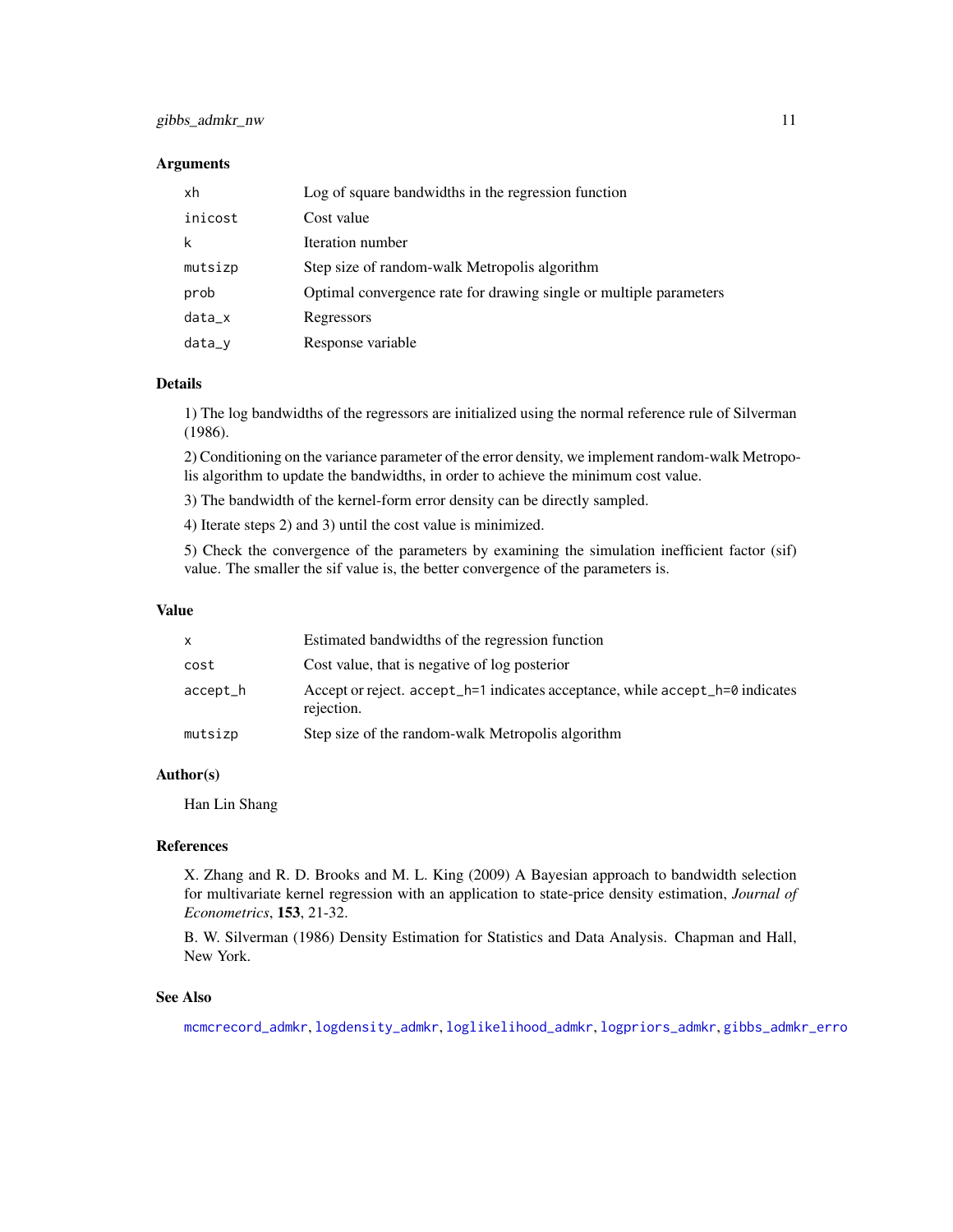#### <span id="page-11-0"></span>Description

For data that have infinite support, Gaussian kernel is suggested. For data that have [-1, 1] support, other types of kernel can be used.

#### Usage

```
ker(u, kerntype = c("Gaussian", "Epanechnikov", "Quartic",
                 "Triweight", "Triangular", "Uniform"))
```
# Arguments

| -u       | A numeric object        |
|----------|-------------------------|
| kerntype | Type of kernel function |

# Details

Oftentimes, we deal with numeric values of infinite support, Gaussian kernel is commonly used. However, Epanechnikov kernel is the optimal kernel as measured by Mean Integrated Square Error. The difference among kernel functions is minor, but the influence of bandwidths is vital.

#### Value

Kernel value

# Author(s)

Han Lin Shang

# References

J. Fan and I. Gijbels (1996) Local Polynomial Modelling and Its Application. Chapman and Hall, London.

Q. Li and J. Racine (2007) Nonparametric Econometrics: Theory and Practice. Princeton University Press, New Jersey.

# See Also

[np\\_gibbs](#page-27-1), [gibbs\\_admkr\\_nw](#page-9-1), [gibbs\\_admkr\\_erro](#page-8-1)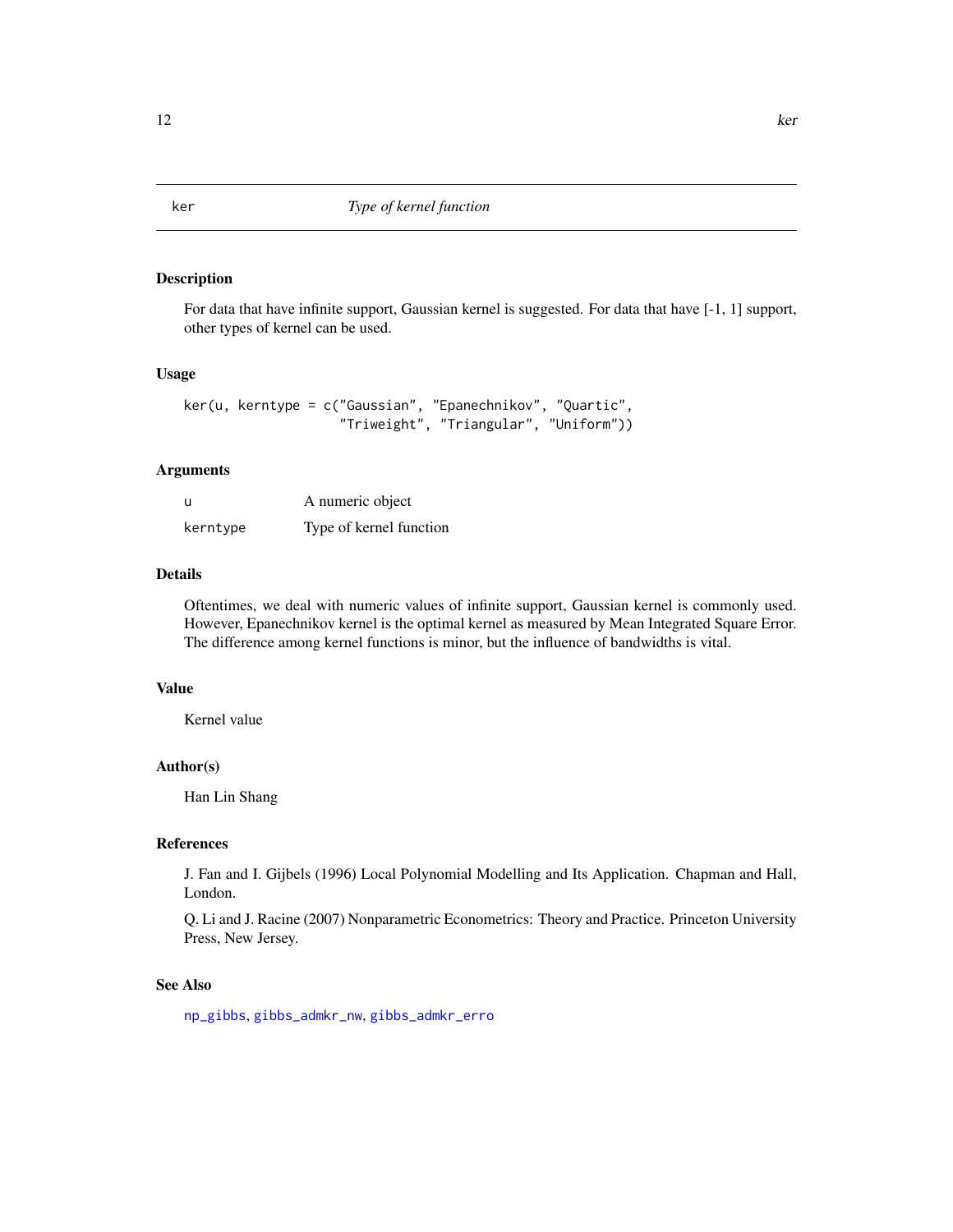<span id="page-12-0"></span>

kern *Calculate the R square value and mean square error as measures of goodness of fit*

# Description

To determine the goodness of fit, we calculate the R square value for leave-one-out cross validated regressors. To determine the googness of approximating regression function, we calculate the mean square error for leave-one-out cross validated regressors.

#### Usage

kern(h, data\_x, data\_y, xm)

#### Arguments

| h      | Bandwidth chosen after MCMC        |
|--------|------------------------------------|
| data_x | Regressors                         |
| data_y | Response                           |
| xm     | Values of true regression function |

# Value

Values of R square and mean square error

#### Author(s)

Han Lin Shang

#### See Also

[nrr](#page-28-1)

<span id="page-12-1"></span>LaplaceMetropolis\_admkr

*Laplace-Metropolis estimator of log marginal likelihood*

# Description

As pointed out by Raftery (1996), the Laplace-Metropolis estimator performs well in calculating log marginal likelihood among other methods considered.

#### Usage

```
LaplaceMetropolis_admkr(theta, data_x, data_y,
 method = c("likelihood", "L1center", "median"))
```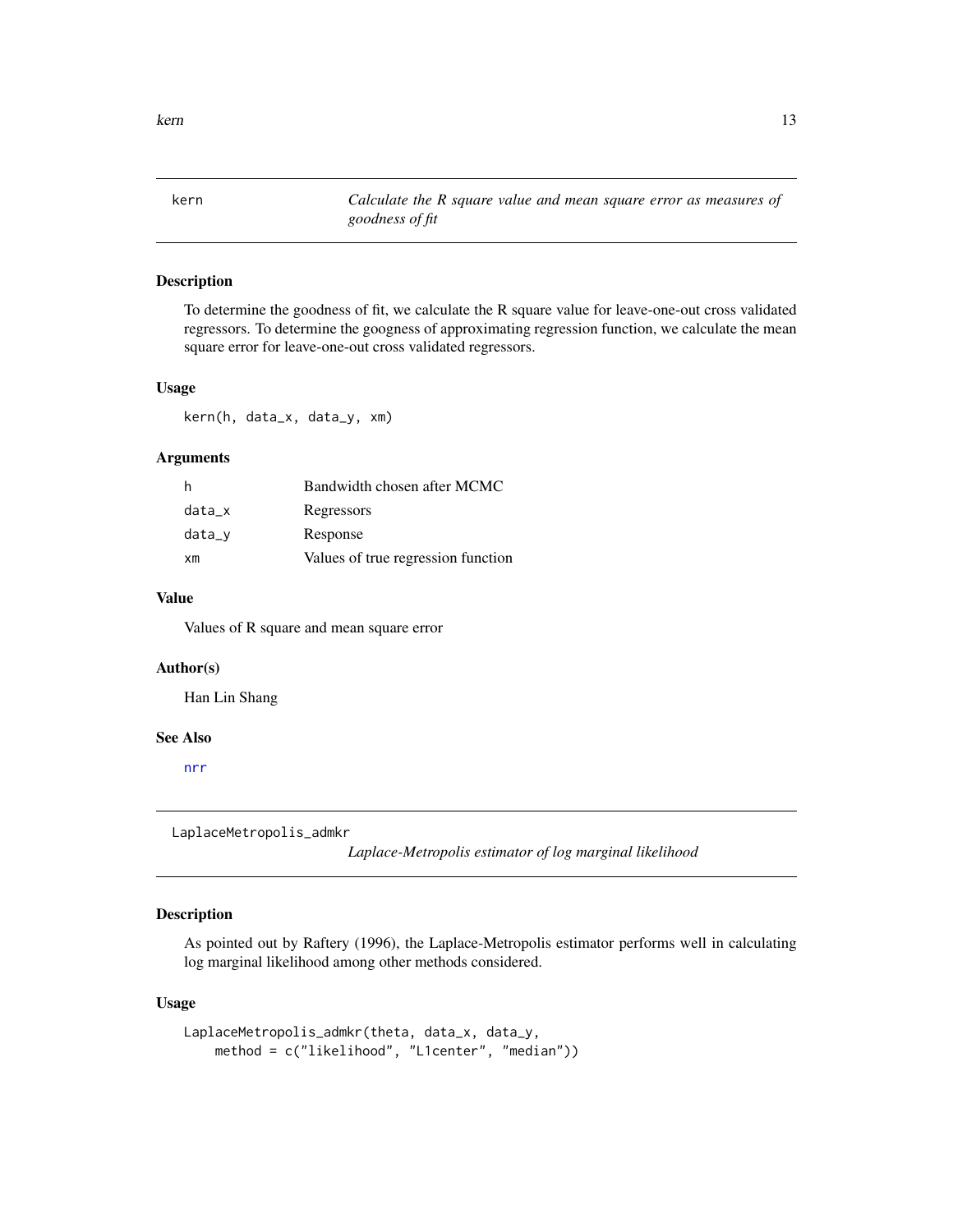#### <span id="page-13-0"></span>Arguments

| theta  | MCMC output                                                     |
|--------|-----------------------------------------------------------------|
| data_x | Regressors                                                      |
| data_v | Response variable                                               |
| method | Computing method. L1 center and median are computationally fast |

#### Details

The idea of the Laplace-Metropolis estimator is to avoid the limitations of the Laplace method by using posterior simulation to estimate the quantities it needs. The Laplace method for integrals is based on a Taylor series expansion of the real-valued function  $f(u)$  of the d-dimensional vector u, and yields the approximation  $P(D) \approx (2 * pi)^{(d/2)} |A|^{(1/2)} P(D|\theta) P(\theta)$ , where  $\theta$  is the posterior mode of  $h(\theta) = log(P(D|\theta)P(\theta))$ , A is minus the inverse Hessian of  $h(\theta)$  evaluated at theta, and d is the dimension of  $\theta$ .

The simplest way to estimate  $\theta$  from posterior simulation output, and probably the most accurate, is to compute  $h(\theta^{(t)})$  for each  $t = 1, ..., T$  and take the value for which it is largest.

#### Value

Log marginal likelihood

#### Author(s)

Han Lin Shang

# References

I. Ntzoufras (2009) Bayesian Modeling Using WinBUGS. John Wiley and Sons, Inc. New Jersey.

S. M. Lewis and A. E. Raftery (1997) Estimating Bayes factors via posterior simulation with the Laplace-Metropolis estimator, *Journal of the American Statistical Association*, 92(438), 648-655.

A. E. Raftery (1996) Hypothesis testing and model selection, in Markov Chain Monte Carlo In Practice by W. R. Gilks, S. Richardson and D. J. Spiegelhalter, Chapman and Hall, London.

#### See Also

[logdensity\\_admkr](#page-15-1), [logpriors\\_admkr](#page-19-1), [loglikelihood\\_admkr](#page-17-1), [mcmcrecord\\_admkr](#page-21-1)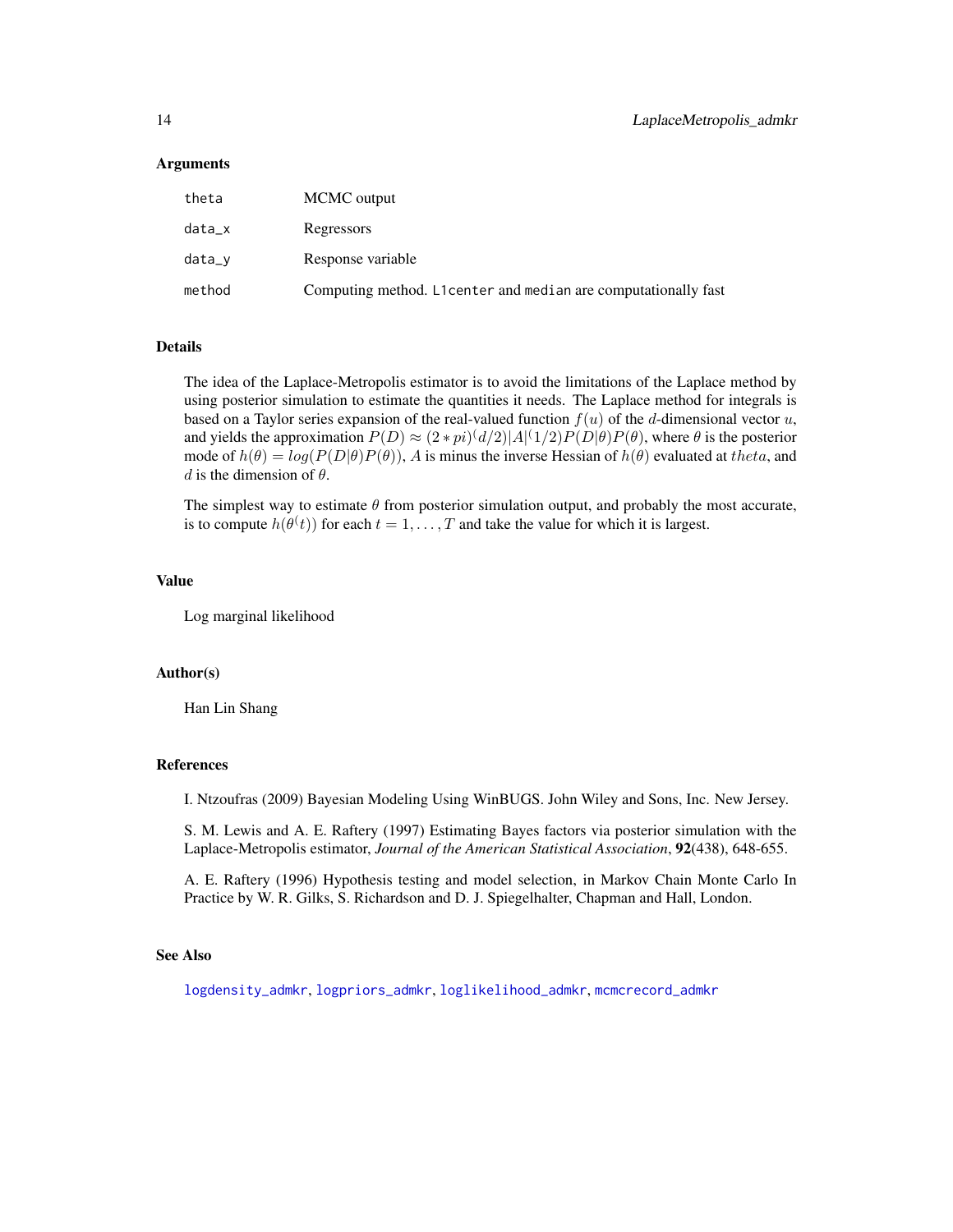<span id="page-14-1"></span><span id="page-14-0"></span>LaplaceMetropolis\_gaussian

```
Laplace-Metropolis estimator of log marginal likelihood
```
#### **Description**

As pointed out by Raftery (1996), the Laplace-Metropolis estimator performs well in calculating log marginal likelihood among other methods considered.

#### Usage

```
LaplaceMetropolis_gaussian(theta, data = NULL, data_y, prior_p, prior_st,
    method = c("likelihood","L1center","median"))
```
### Arguments

| theta    | MCMC output                                                     |
|----------|-----------------------------------------------------------------|
| data     | Regressors                                                      |
| data_y   | Response                                                        |
| prior_p  | Hyperparameter of the inverse-gamma prior                       |
| prior_st | Hyperparameter of the inverse-gamma prior                       |
| method   | Computing method. L1 center and median are computationally fast |

#### Details

The idea of the Laplace-Metropolis estimator is to avoid the limitations of the Laplace method by using posterior simulation to estimate the quantities it needs. The Laplace method for integrals is based on a Taylor series expansion of the real-valued function  $f(u)$  of the d-dimensional vector u, and yields the approximation  $P(D) \approx (2 * pi)(d/2)|A|(1/2)P(D|\theta)P(\theta)$ , where  $\theta$  is the posterior mode of  $h(\theta) = log(P(D|\theta)P(\theta))$ , A is minus the inverse Hessian of  $h(\theta)$  evaluated at theta, and d is the dimension of  $\theta$ .

The simplest way to estimate  $\theta$  from posterior simulation output, and probably the most accurate, is to compute  $h(\theta(t))$  for each  $t = 1, ..., T$  and take the value for which it is largest.

# Value

Log marginal likelihood

#### Author(s)

Han Lin Shang

#### References

I. Ntzoufras (2009) Bayesian Modeling Using WinBUGS. John Wiley and Sons, Inc. New Jersey.

A. E. Raftery (1996) Hypothesis testing and model selection, in Markov Chain Monte Carlo In Practice by W. R. Gilks, S. Richardson and D. J. Spiegelhalter, Chapman and Hall, London.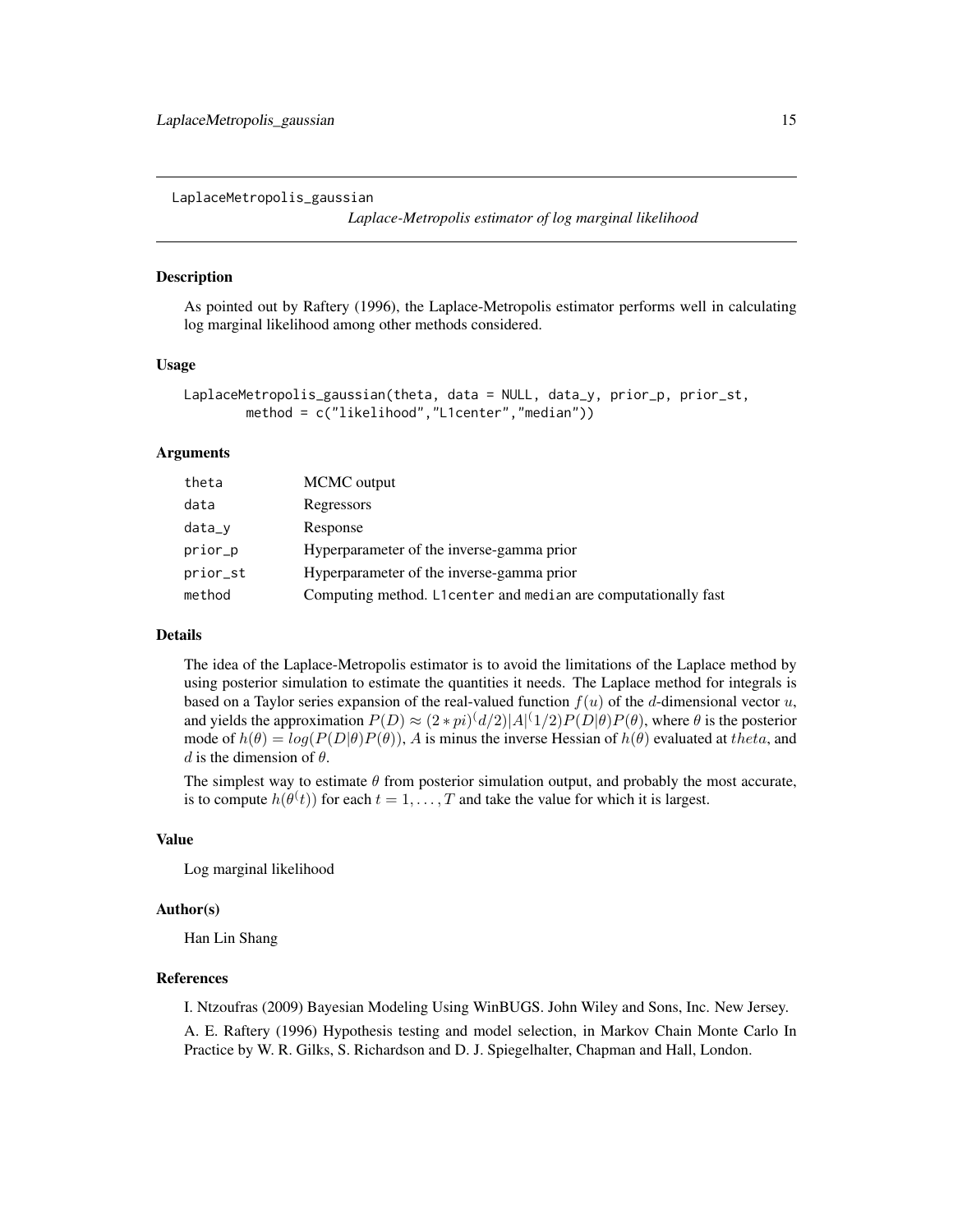# See Also

[logdensity\\_gaussian](#page-16-1), [logpriors\\_gaussian](#page-20-1), [loglikelihood\\_gaussian](#page-18-1), [mcmcrecord\\_gaussian](#page-23-1)

<span id="page-15-1"></span>

| logdensity_admkr | Calculate an estimate of log posterior ordinate used in the log |  |  |  |  |
|------------------|-----------------------------------------------------------------|--|--|--|--|
|                  | marginal density of Chib (1995).                                |  |  |  |  |

#### Description

Log marginal likelihood = Log likelihood + Log prior - Log density

#### Usage

logdensity\_admkr(tau2, cpost)

#### Arguments

| tau2  | Square of re-parameterized bandwidths and square of normal error variance |
|-------|---------------------------------------------------------------------------|
| cpost | Simulation output of tau2 obtained from the MCMC iterations               |

#### Details

It should be noted that the posterior mode or maximum likelihood estimate can be computed from the simulation output at least approximately, if it is easy to evaluate the log-likelihood function for each draw in the simulation. Alternatively, one can make use of the posterior mean provided that there is no concern that it is a low density point.

### Value

Value of the log density

#### Author(s)

Han Lin Shang

#### References

S. Chib and I. Jeliazkov (2001) Marginal likelihood from the Metropolis-Hastings output, *Journal of the American Statistical Association*, 96(453), 270-281.

S. Chib (1995) Marginal likelihood from the Gibbs output, *Journal of the American Statistical Association*, 90(432), 1313-1321.

M. A. Newton and A. E. Raftery (1994) Approximate Bayesian inference by the weighted likelihood bootstrap (with discussion), *Journal of the Royal Statistical Society. Series B*, 56(1), 3-48.

#### See Also

[logpriors\\_admkr](#page-19-1), [loglikelihood\\_admkr](#page-17-1), [mcmcrecord\\_admkr](#page-21-1)

<span id="page-15-0"></span>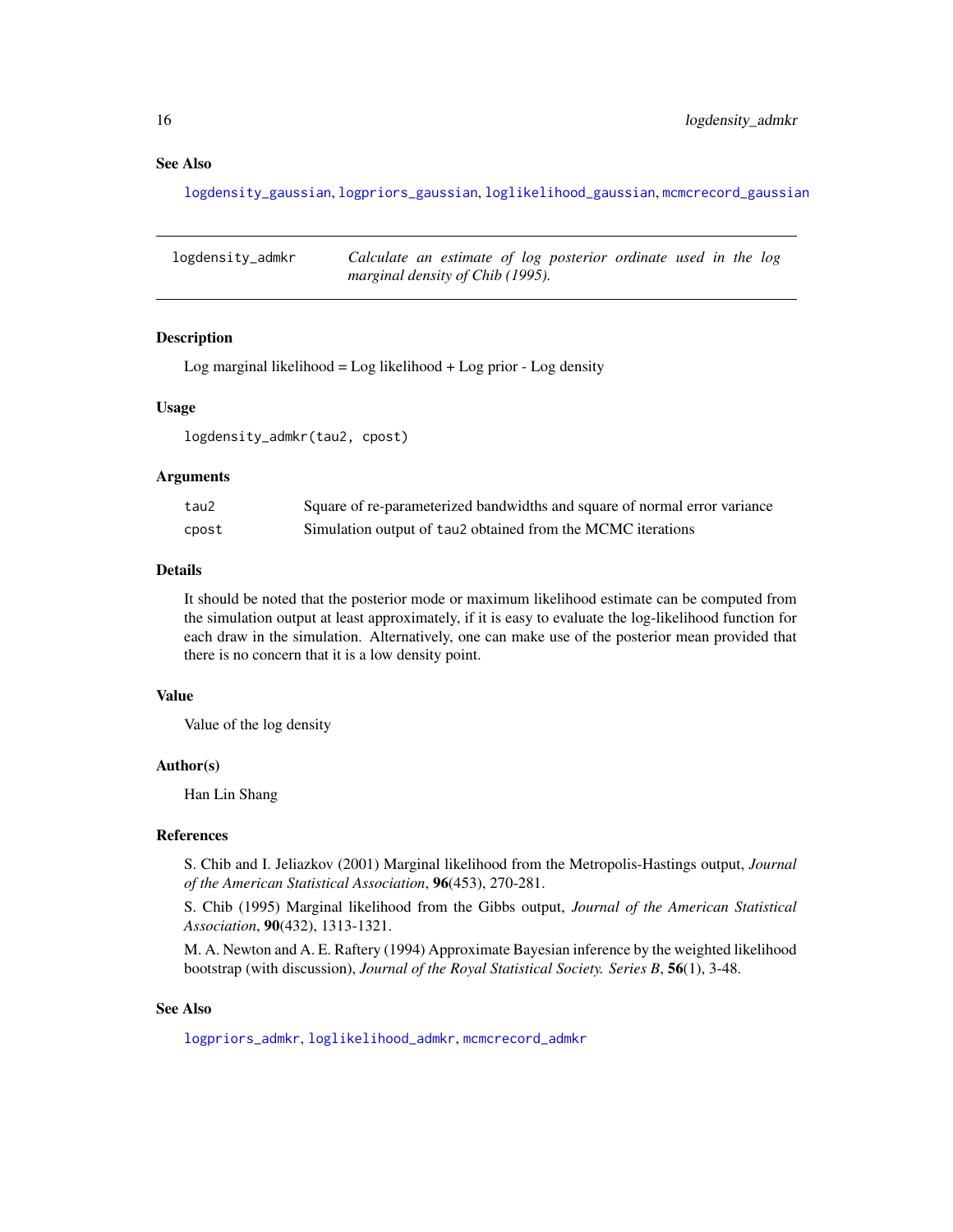<span id="page-16-1"></span><span id="page-16-0"></span>logdensity\_gaussian *Calculate an estimate of log posterior ordinate used in the log marginal density of Chib (1995).*

#### Description

Log marginal likelihood =  $Log$  likelihood +  $Log$  prior -  $Log$  density

#### Usage

logdensity\_gaussian(tau2, cpost)

#### Arguments

| tau2  | Square of re-parameterized bandwidths and square of normal error variance |
|-------|---------------------------------------------------------------------------|
| cpost | Simulation output of tau2 obtained from the MCMC iterations               |

#### Details

It should be noted that the posterior mode or maximum likelihood estimate can be computed from the simulation output at least approximately, if it is easy to evaluate the log-likelihood function for each draw in the simulation. Alternatively, one can make use of the posterior mean provided that there is no concern that it is a low density point.

#### Value

Value of the log density

#### Author(s)

Han Lin Shang

#### References

S. Chib and I. Jeliazkov (2001) Marginal likelihood from the Metropolis-Hastings output, *Journal of the American Statistical Association*, 96, 453, 270-281.

S. Chib (1995) Marginal likelihood from the Gibbs output, *Journal of the American Statistical Association*, 90, 432, 1313-1321.

M. A. Newton and A. E. Raftery (1994) Approximate Bayesian inference by the weighted likelihood bootstrap (with discussion), *Journal of the Royal Statistical Society*, 56, 3-48.

# See Also

[logpriors\\_gaussian](#page-20-1), [loglikelihood\\_gaussian](#page-18-1), [mcmcrecord\\_gaussian](#page-23-1)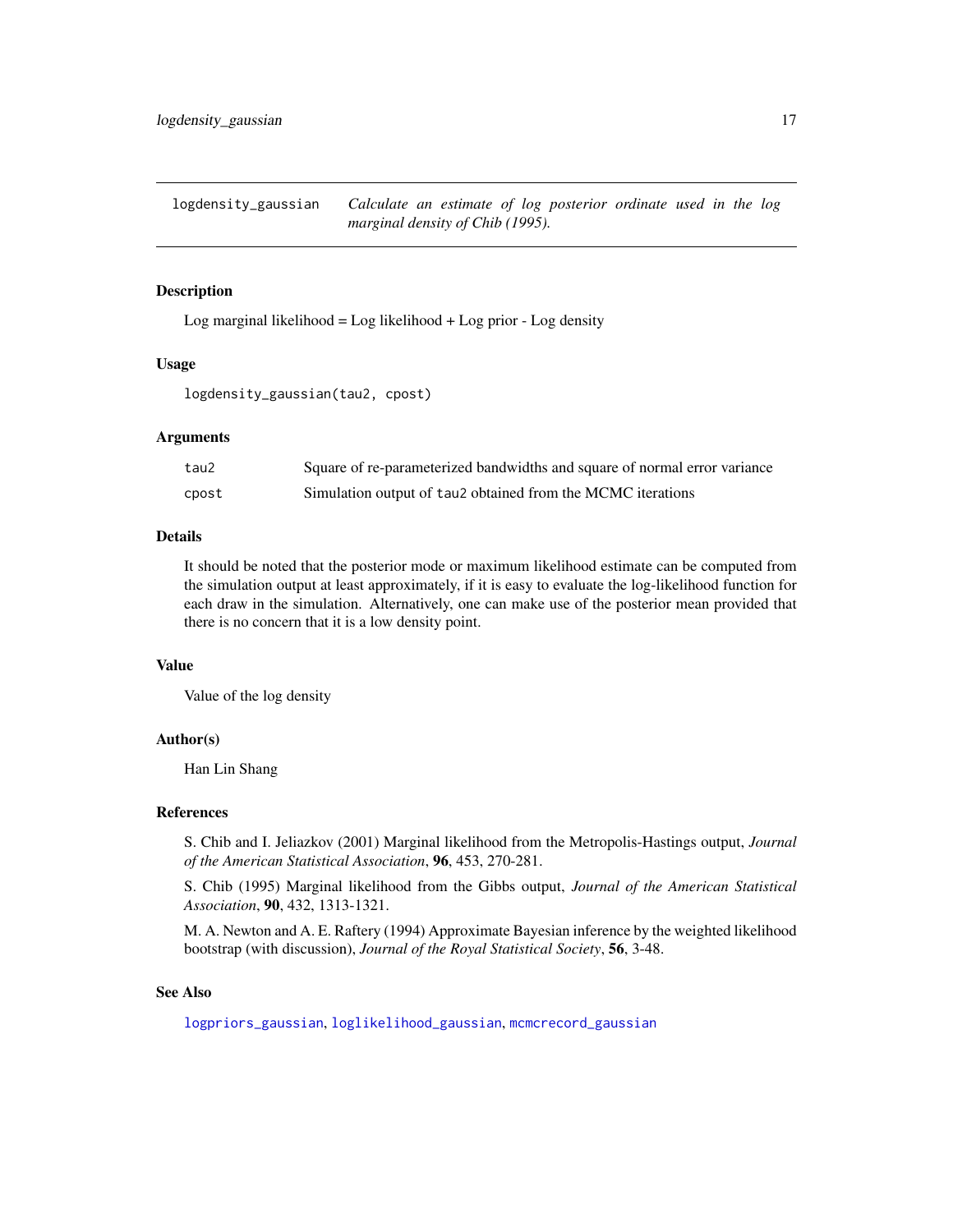<span id="page-17-1"></span><span id="page-17-0"></span>loglikelihood\_admkr *Calculate the log likelihood used in the Chib's (1995) log marginal density*

# Description

Log marginal likelihood =  $Log$  likelihood +  $Log$  prior -  $Log$  density

# Usage

loglikelihood\_admkr(h2, data\_x, data\_y)

#### **Arguments**

| h2     | Square of re-parameterized bandwidths |
|--------|---------------------------------------|
| data x | Regressors                            |
| data_v | Response variable                     |

# Details

Calculates the log likelihood using the estimated averaged bandwidths of the regressors and estimated averaged variance of the error density

# Value

The value of log likelihood, with parameters (bandwidths) estimated from the MCMC iterations

# Author(s)

Han Lin Shang

#### References

S. Chib and I. Jeliazkov (2001) Marginal likelihood from the Metropolis-Hastings output, *Journal of the American Statistical Association*, 96, 453, 270-281.

S. Chib (1995) Marginal likelihood from the Gibbs output, *Journal of the American Statistical Association*, 90, 432, 1313-1321.

M. A. Newton and A. E. Raftery (1994) Approximate Bayesian inference by the weighted likelihood bootstrap (with discussion), *Journal of the Royal Statistical Society*, 56, 3-48.

# See Also

[logpriors\\_admkr](#page-19-1), [logdensity\\_admkr](#page-15-1), [mcmcrecord\\_admkr](#page-21-1)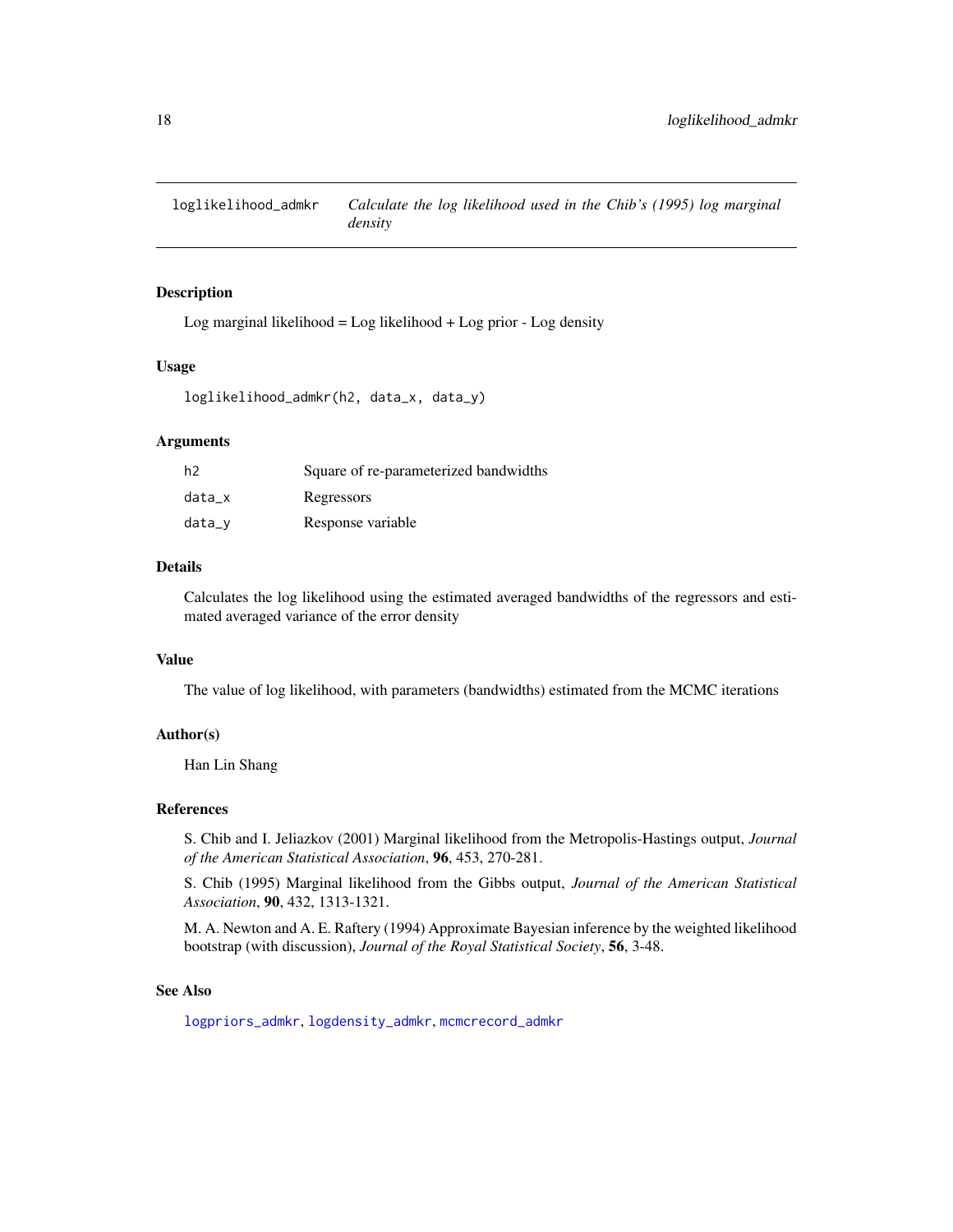<span id="page-18-1"></span><span id="page-18-0"></span>loglikelihood\_gaussian

*Calculate the log likelihood used in the Chib's (1995) log marginal density*

# Description

Log marginal likelihood = Log likelihood + Log prior - Log density

#### Usage

loglikelihood\_gaussian(h2, data\_x, data\_y)

#### **Arguments**

| h2     | Square of re-parameterized bandwidths and square of normal error variance |
|--------|---------------------------------------------------------------------------|
| data x | Regressors                                                                |
| data_v | Response                                                                  |

#### Details

Calculates the log likelihood using the estimated averaged bandwidths of the regressors and estimated averaged variance of the error density

#### Value

The value of log likelihood, with parameters (bandwidths + normal error variance) estimated from the MCMC iterations

#### Author(s)

Han Lin Shang

#### References

S. Chib and I. Jeliazkov (2001) Marginal likelihood from the Metropolis-Hastings output, *Journal of the American Statistical Association*, 96, 453, 270-281.

S. Chib (1995) Marginal likelihood from the Gibbs output, *Journal of the American Statistical Association*, 90, 432, 1313-1321.

M. A. Newton and A. E. Raftery (1994) Approximate Bayesian inference by the weighted likelihood bootstrap (with discussion), *Journal of the Royal Statistical Society*, 56, 3-48.

#### See Also

[logpriors\\_gaussian](#page-20-1), [logdensity\\_gaussian](#page-16-1), [mcmcrecord\\_gaussian](#page-23-1)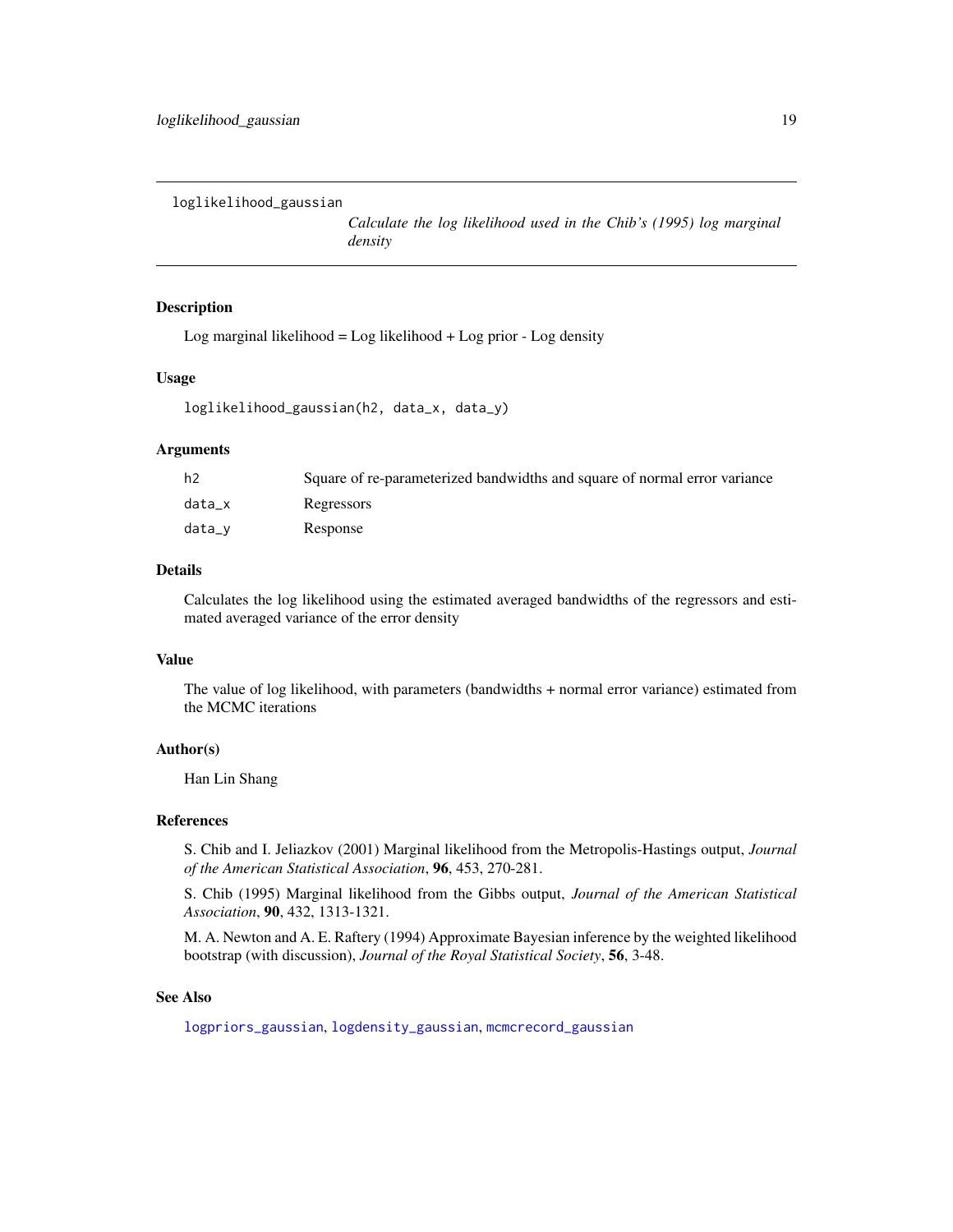<span id="page-19-0"></span>

# Description

Prior of square bandwidths

# Usage

 $logprint2(h2, prior_alpha = 1, prior_beta = 0.05)$ 

# Arguments

| h2          | Square bandwidths                     |
|-------------|---------------------------------------|
| prior_alpha | Hyperparameter of inverse-gamma prior |
| prior_beta  | Hyperparameter of inverse-gamma prior |

# Details

Prior choice of bandwidths

# Value

Prior value

# Author(s)

Han Lin Shang

# See Also

[mcmcrecord\\_gaussian](#page-23-1), [logdensity\\_gaussian](#page-16-1), [loglikelihood\\_gaussian](#page-18-1), [logpriors\\_gaussian](#page-20-1)

<span id="page-19-1"></span>logpriors\_admkr *Calculate the log prior used in the log marginal density of Chib (1995).*

# Description

Log marginal likelihood = Log likelihood + Log prior - Log density

# Usage

logpriors\_admkr(h2, data\_x)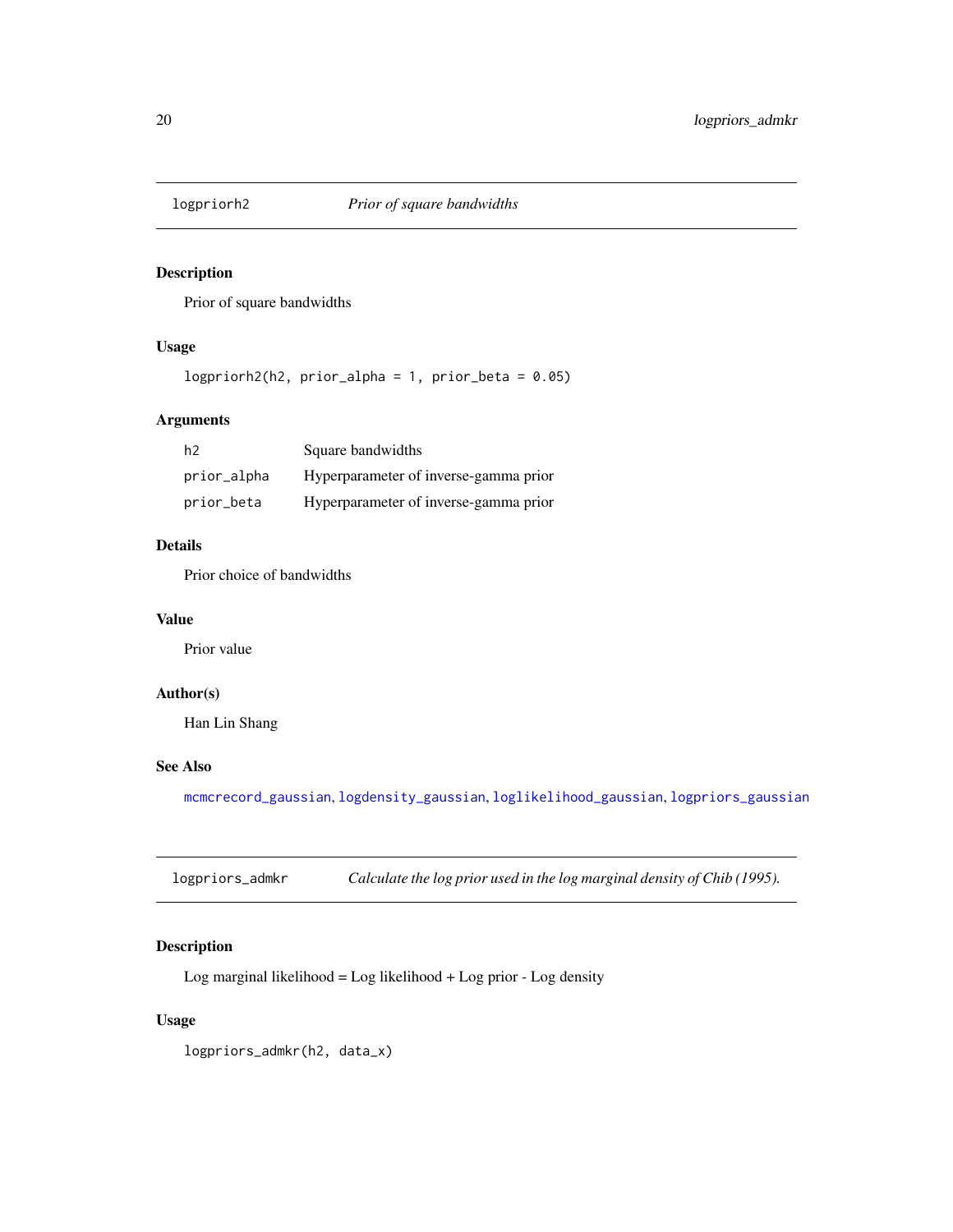#### <span id="page-20-0"></span>**Arguments**

| h2     | Square of re-parameterized bandwidths |
|--------|---------------------------------------|
| data_x | Regressors                            |

# Details

Calculate the log prior using the estimated averaged bandwidths of the regressors, obtained from the MCMC iterations

#### Value

Value of the log prior

#### Author(s)

Han Lin Shang

## References

S. Chib and I. Jeliazkov (2001) Marginal likelihood from the Metropolis-Hastings output, *Journal of the American Statistical Association*, 96(453), 270-281.

S. Chib (1995) Marginal likelihood from the Gibbs output, *Journal of the American Statistical Association*, 90(432), 1313-1321.

M. A. Newton and A. E. Raftery (1994) Approximate Bayesian inference by the weighted likelihood bootstrap (with discussion), *Journal of the Royal Statistical Society. Series B*, 56(1), 3-48.

# See Also

[logdensity\\_admkr](#page-15-1), [loglikelihood\\_admkr](#page-17-1), [mcmcrecord\\_admkr](#page-21-1)

<span id="page-20-1"></span>logpriors\_gaussian *Calculate the log prior used in the log marginal density of Chib (1995).*

### Description

Log marginal likelihood =  $Log$  likelihood +  $Log$  prior -  $Log$  density

#### Usage

```
logpriors_gaussian(h2, data_x, prior_p, prior_st)
```

| h <sub>2</sub> | Square of re-parameterized bandwidths and square of normal error variance |
|----------------|---------------------------------------------------------------------------|
| data_x         | Regressors                                                                |
| prior_p        | Hyperparameter used in the inverse-gamma prior                            |
| prior_st       | Hyperparameter used in the inverse-gamma prior                            |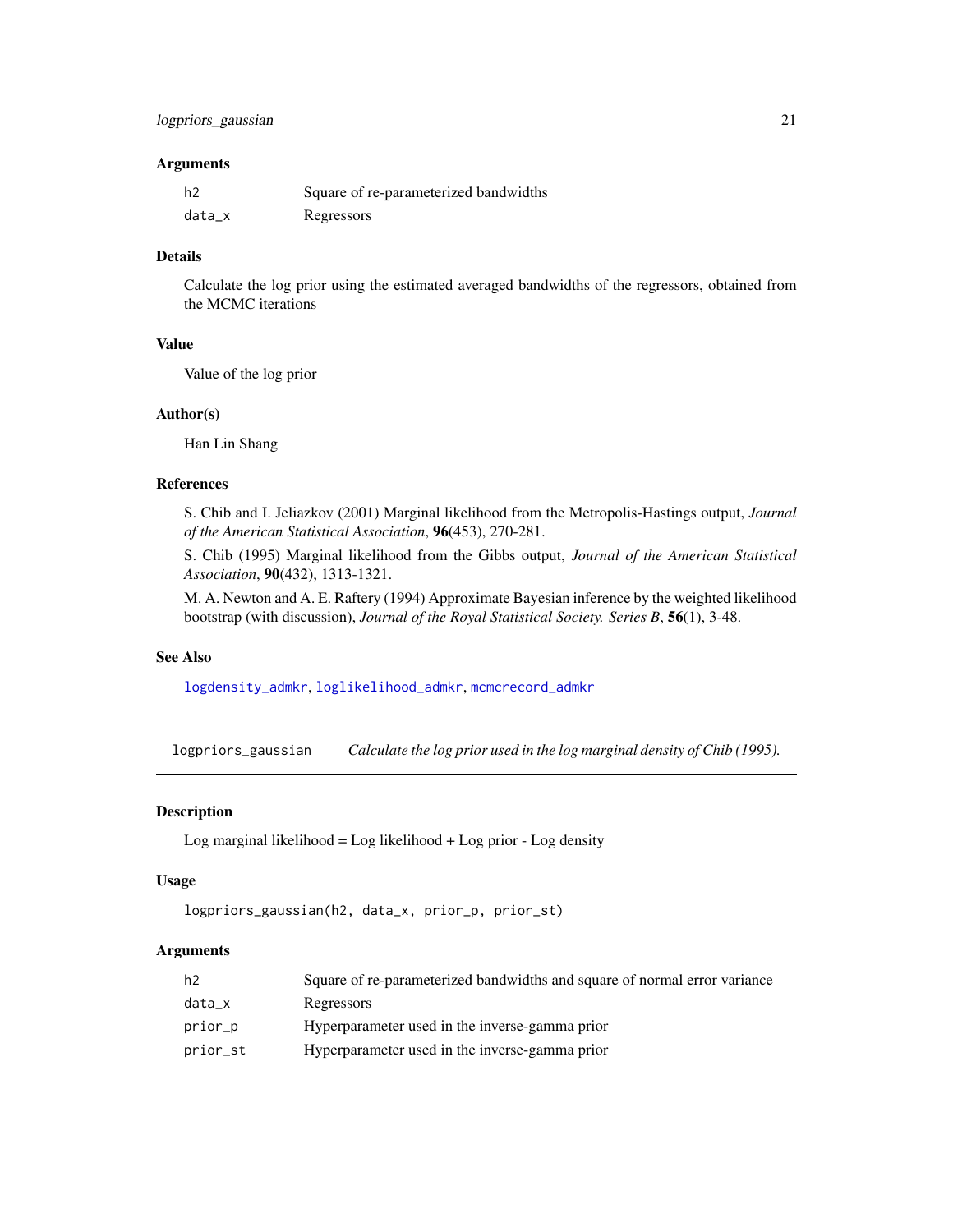# Details

Calculate the log prior using the estimated averaged bandwidths of the regressors and the estimated averaged variance of the error density, obtained from the MCMC iterations

#### Value

Value of the log prior

#### Author(s)

Han Lin Shang

# References

S. Chib and I. Jeliazkov (2001) Marginal likelihood from the Metropolis-Hastings output, *Journal of the American Statistical Association*, 96, 453, 270-281.

S. Chib (1995) Marginal likelihood from the Gibbs output, *Journal of the American Statistical Association*, 90, 432, 1313-1321.

M. A. Newton and A. E. Raftery (1994) Approximate Bayesian inference by the weighted likelihood bootstrap (with discussion), *Journal of the Royal Statistical Society*, 56, 3-48.

#### See Also

[logdensity\\_gaussian](#page-16-1), [loglikelihood\\_gaussian](#page-18-1), [mcmcrecord\\_gaussian](#page-23-1)

<span id="page-21-1"></span>mcmcrecord\_admkr *MCMC iterations*

#### Description

Estimated averaged bandwidths of the regressors of the kernel-form error density

#### Usage

```
mcmcrecord_admkr (x, inicost, mutsizp, errorsizp, warm = 100, M = 100, prob = 0.234,
errorprob = 0.44, num_batch = 10, step = 10, data_x, data_y, xm, alpha = 0.05,
   mlike = c("Chib", "Geweke", "LaplaceMetropolis", "all"))
```

| <b>X</b> | Log of square bandwidth                                                                                                                                                                                                                                                                           |
|----------|---------------------------------------------------------------------------------------------------------------------------------------------------------------------------------------------------------------------------------------------------------------------------------------------------|
| inicost  | Initial cost value                                                                                                                                                                                                                                                                                |
| mutsizp  | Step size of random-walk Metropolis algorithm. At each iteration, the value<br>of mutsizp will alter depending on acceprance or rejection. As the number of<br>iteration increases, the final acceptance probability will converge to the optimal<br>rate, which is 0.234 for multiple parameters |

<span id="page-21-0"></span>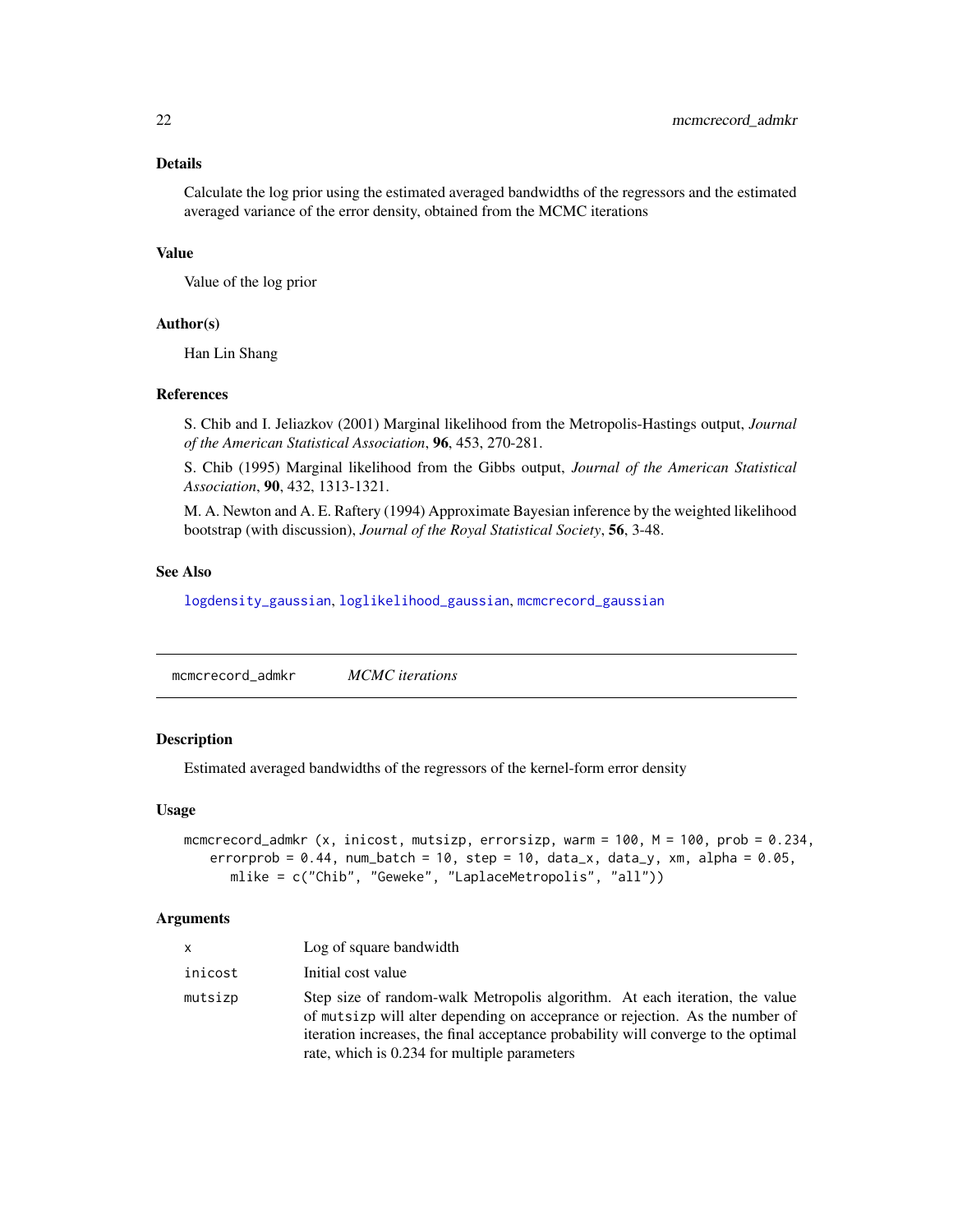| errorsizp | Step size of random-walk Metropolis algorithm. At each iteration, the value of<br>errorsizp will alter depending on acceprance or rejection. As the number of<br>iteration increases, the final acceptance probability will converge to the optimal<br>rate, which is 0.44 for single parameter |
|-----------|-------------------------------------------------------------------------------------------------------------------------------------------------------------------------------------------------------------------------------------------------------------------------------------------------|
| warm      | Burn-in period                                                                                                                                                                                                                                                                                  |
| M         | Number of MCMC iteration                                                                                                                                                                                                                                                                        |
| prob      | Optimal acceptance rate of random-walk Metropolis algorithm for the regression<br>function                                                                                                                                                                                                      |
| errorprob | Optimal acceptance rate of random-walk Metropolis algorithm for the error den-<br>sity                                                                                                                                                                                                          |
| num_batch | Number of batch samples                                                                                                                                                                                                                                                                         |
| step      | Recording value at a specific step, in order to achieve iid samples and eliminate<br>correlation                                                                                                                                                                                                |
| data_x    | Regressors                                                                                                                                                                                                                                                                                      |
| $data_y$  | Response variable                                                                                                                                                                                                                                                                               |
| $x$ m     | Values of true regression function                                                                                                                                                                                                                                                              |
| alpha     | Quantile of the critical value in calculating Geweke's log marginal likelihood                                                                                                                                                                                                                  |
| mlike     | Method for calculating log marginal likelihood                                                                                                                                                                                                                                                  |

#### Details

Akin to the burn-in period, it determines the retained bandwidths for the regressors and the variance of the error density for finite samples. It also calculates the simulation inefficient factor (SIF) value, R square, mean square error, and log marginal density by Chib (1995), Geweke (1999) and the Laplace Metropolis method describe in Raftery (1996).

#### Value

| sum_h          | Estimated parameters in an order of the bandwidths of the regressors, the vari-<br>ance parameter of the error density and cost value |
|----------------|---------------------------------------------------------------------------------------------------------------------------------------|
| h2             | Estimated parameters in an order of the square bandwidths of the regressors, the<br>square variance parameter of the error density    |
| sif            | Simulation inefficient factor. The small it is, the better the method is in general                                                   |
| mutsizp        | Step size of random-walk Metropolis algroithm for each iteration of MCMCrecord                                                        |
| cpost          | Simulation output of square bandwidths obtained from MCMC                                                                             |
| ghost          | Simulation output of square bandwidths obtained from MCMC                                                                             |
| accept_nw      | Acceptance rate of random-walk Metropolis algorithm for the regression func-<br>tion                                                  |
| accept_erro    | Acceptance rate of random-walk Metropolis algorithm for the kernel-form error<br>density                                              |
| marginalike    | Log marginal likelihood                                                                                                               |
| R <sub>2</sub> | R square                                                                                                                              |
| <b>MSE</b>     | Mean square error                                                                                                                     |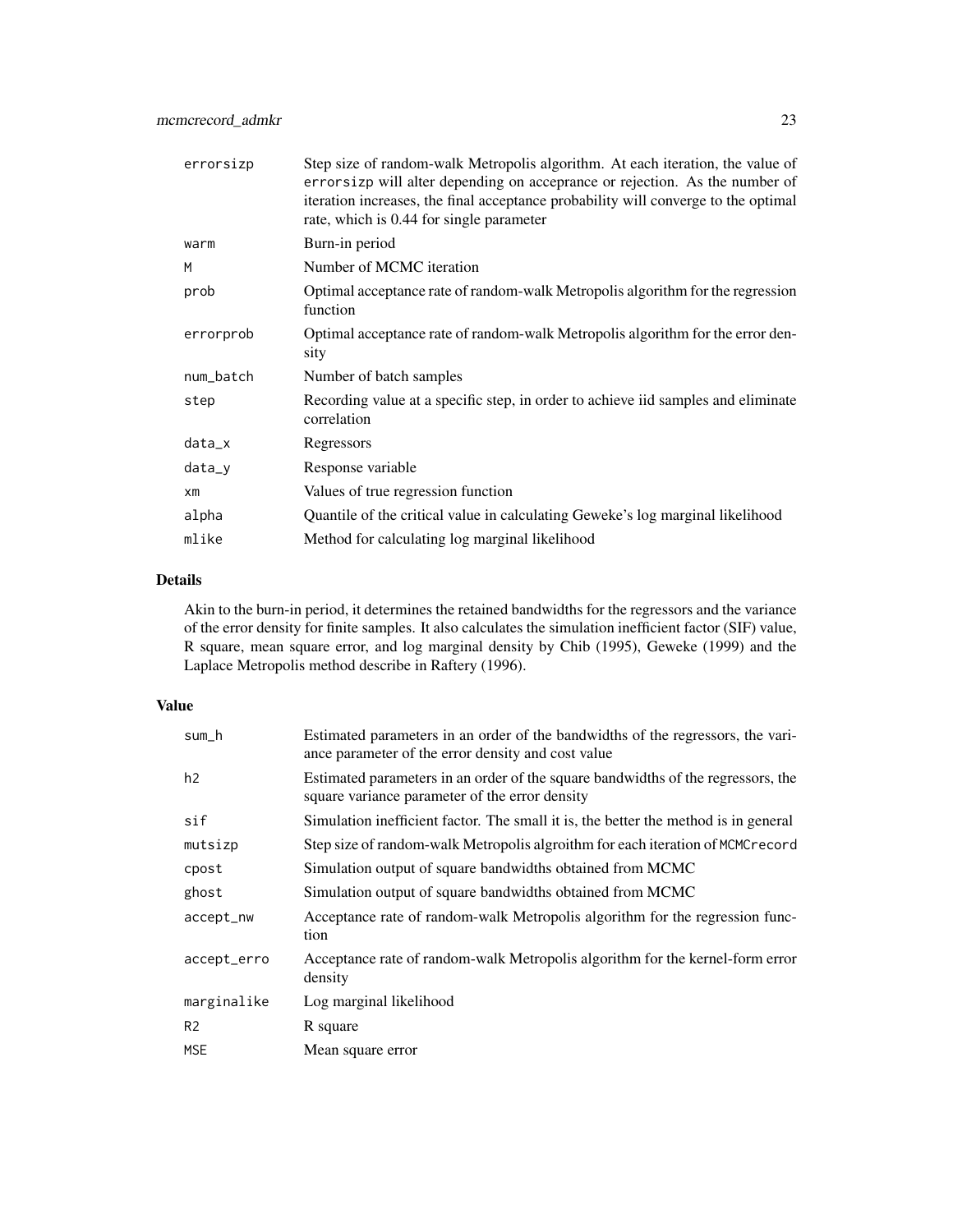Time-consuming for large iterations.

#### Author(s)

Han Lin Shang

#### References

H. L. Shang (2013) Bayesian bandwidth estimation for a semi-functional partial linear regression model with unknown error density, *Computational Statistics*, in press.

H. L. Shang (2013) Bayesian bandwidth estimation for a nonparametric functional regression model with unknown error density, *Computational Statistics and Data Analysis*, 67, 185-198.

X. Zhang and R. D. Brooks and M. L. King (2009) A Bayesian approach to bandwidth selection for multivariate kernel regression with an application to state-price density estimation, *Journal of Econometrics*, 153, 21-32.

S. Chib and I. Jeliazkov (2001) Marginal likelihood from the Metropolis-Hastings output, *Journal of the American Statistical Association*, 96, 453, 270-281.

S. Chib (1995) Marginal likelihood from the Gibbs output, *Journal of the American Statistical Association*, 90, 432, 1313-1321.

M. A. Newton and A. E. Raftery (1994) Approximate Bayesian inference by the weighted likelihood bootstrap (with discussion), *Journal of the Royal Statistical Society*, 56, 3-48.

J. Geweke (1998) Using simulation methods for Bayesian econometric models: inference, development, and communication, *Econometric Reviews*, 18(1), 1-73.

A. E. Raftery (1996) Hypothesis testing and model selection, in Markov Chain Monte Carlo In Practice by W. R. Gilks, S. Richardson and D. J. Spiegelhalter, Chapman and Hall, London.

#### See Also

[logdensity\\_admkr](#page-15-1), [logpriors\\_admkr](#page-19-1), [loglikelihood\\_admkr](#page-17-1), [warmup\\_admkr](#page-29-1)

<span id="page-23-1"></span>mcmcrecord\_gaussian *MCMC iterations*

#### **Description**

Estimated averaged bandwidths of the regressors and averaged variance parameter of the normal error density

#### Usage

```
mcmcrecord_gaussian(x, inicost, mutsizp, warm = 100, M = 100, prob = 0.234,
        num_batch = 10, step = 10, data_x, data_y, xm,
        alpha = 0.05, prior_p = 2, prior_st = 1,
        mlike = c("Chib", "Geweke", "LaplaceMetropolis", "all"))
```
<span id="page-23-0"></span>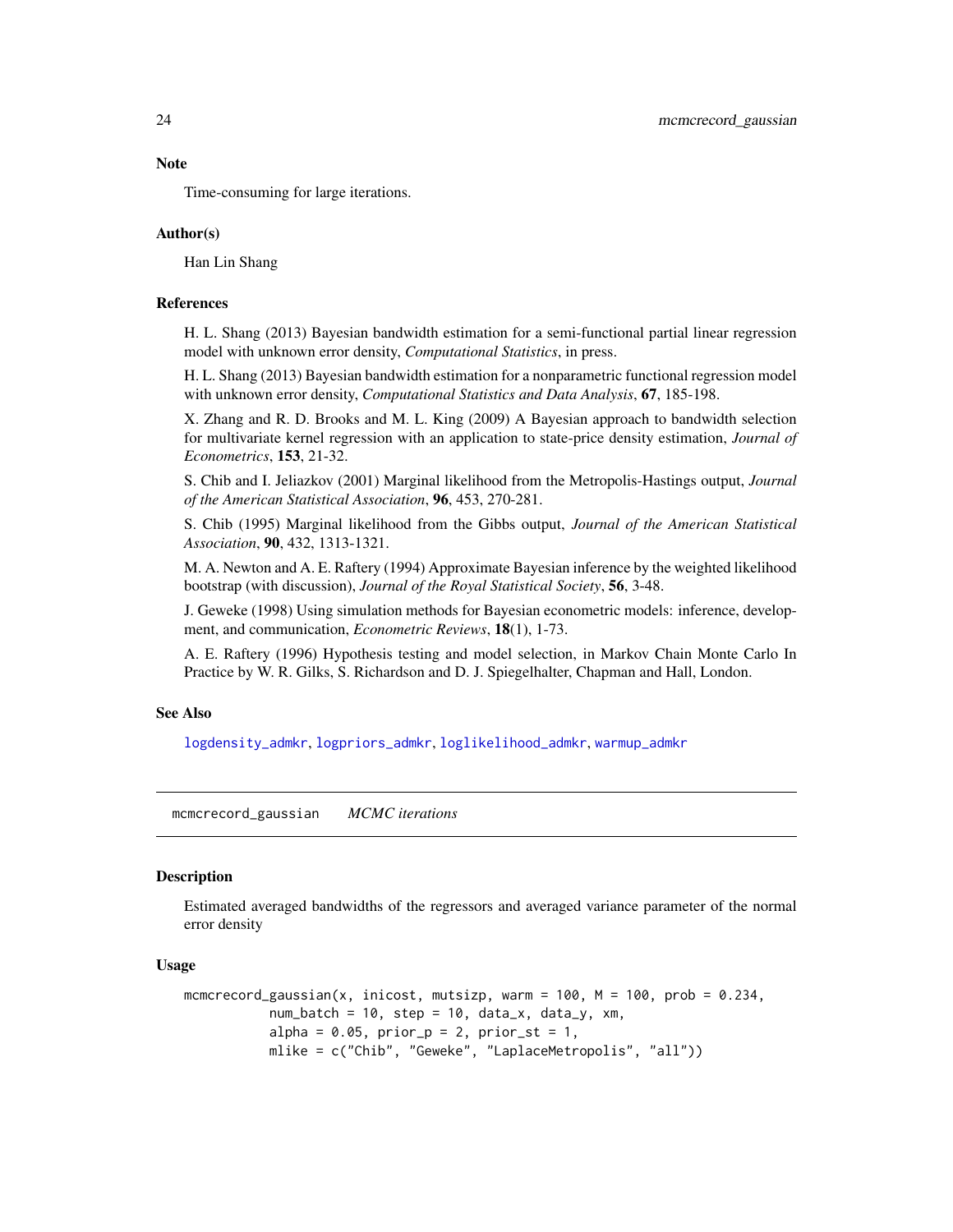# Arguments

| $\boldsymbol{\mathsf{x}}$ | Log of square bandwidth                                                                                                                                                                                                                                                                           |
|---------------------------|---------------------------------------------------------------------------------------------------------------------------------------------------------------------------------------------------------------------------------------------------------------------------------------------------|
| inicost                   | Initial cost value                                                                                                                                                                                                                                                                                |
| mutsizp                   | Step size of random-walk Metropolis algorithm. At each iteration, the value<br>of mutsizp will alter depending on acceprance or rejection. As the number of<br>iteration increases, the final acceptance probability will converge to the optimal<br>rate, which is 0.234 for multiple parameters |
| warm                      | Burn-in period                                                                                                                                                                                                                                                                                    |
| M                         | Number of MCMC iteration                                                                                                                                                                                                                                                                          |
| prob                      | Optimal acceptance rate of random-walk Metropolis algorithm                                                                                                                                                                                                                                       |
| num_batch                 | Number of batch samples                                                                                                                                                                                                                                                                           |
| step                      | Recording value at a specific step, in order to achieve iid samples and eliminate<br>correlation                                                                                                                                                                                                  |
| $data_x$                  | Regressors                                                                                                                                                                                                                                                                                        |
| data_y                    | Response variable                                                                                                                                                                                                                                                                                 |
| $x$ m                     | Values of true regression function                                                                                                                                                                                                                                                                |
| alpha                     | Quantile of the critical value in calculating Geweke's log marginal likelihood                                                                                                                                                                                                                    |
| prior_p                   | Hyperparameter of inverse-gamma prior                                                                                                                                                                                                                                                             |
| prior_st                  | Hyperparameter of inverse-gamma prior                                                                                                                                                                                                                                                             |
| mlike                     | Method for calculating log marginal likelihood                                                                                                                                                                                                                                                    |

# Details

Akin to the burn-in period, it determines the retained bandwidths for the regressors and the variance of the error density for finite samples. It also calculates the simulation inefficient factor (SIF) value, R square, mean square error, and log marginal density by Chib (1995), Geweke (1999) and the Laplace Metropolis method describe in Raftery (1996).

### Value

| sum_h          | Estimated parameters in an order of the bandwidths of the regressors, the vari-<br>ance parameter of the error density and cost value |
|----------------|---------------------------------------------------------------------------------------------------------------------------------------|
| h2             | Estimated parameters in an order of the square bandwidths of the regressors, the<br>square variance parameter of the error density    |
| sif            | Simulation inefficient factor. The small it is, the better the method is in general                                                   |
| mutsizp        | Step size of random-walk Metropolis algroithm for each iteration of MCMCrecord                                                        |
| cpost          | Simulation output of square bandwidths and square normal error variance ob-<br>tained from MCMC                                       |
| accept         | Acceptance rate of random-walk Metropolis algorithm                                                                                   |
| marginalike    | Log marginal likelihood                                                                                                               |
| R <sub>2</sub> | R square                                                                                                                              |
| <b>MSE</b>     | Mean square error                                                                                                                     |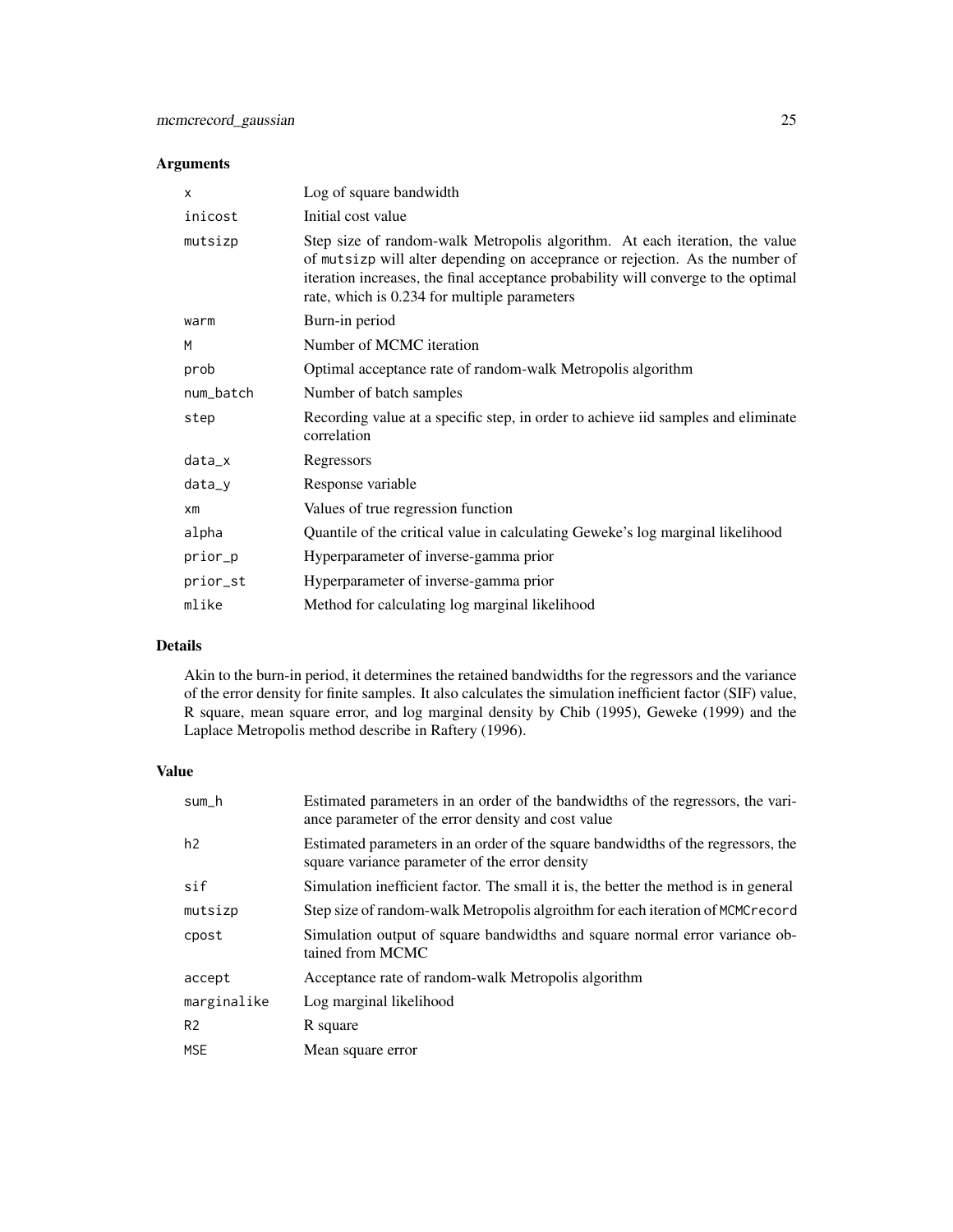<span id="page-25-0"></span>Time-consuming for large iterations.

#### Author(s)

Han Lin Shang

#### References

H. L. Shang (2013) Bayesian bandwidth estimation for a nonparametric functional regression model with unknown error density, *Computational Statistics and Data Analysis*, 67, 185-198.

X. Zhang and R. D. Brooks and M. L. King (2009) A Bayesian approach to bandwidth selection for multivariate kernel regression with an application to state-price density estimation, *Journal of Econometrics*, 153, 21-32.

S. Chib and I. Jeliazkov (2001) Marginal likelihood from the Metropolis-Hastings output, *Journal of the American Statistical Association*, 96, 453, 270-281.

S. Chib (1995) Marginal likelihood from the Gibbs output, *Journal of the American Statistical Association*, 90, 432, 1313-1321.

M. A. Newton and A. E. Raftery (1994) Approximate Bayesian inference by the weighted likelihood bootstrap (with discussion), *Journal of the Royal Statistical Society*, 56, 3-48.

J. Geweke (1998) Using simulation methods for Bayesian econometric models: inference, development, and communication, *Econometric Reviews*, 18(1), 1-73.

A. E. Raftery (1996) Hypothesis testing and model selection, in Markov Chain Monte Carlo In Practice by W. R. Gilks, S. Richardson and D. J. Spiegelhalter, Chapman and Hall, London.

# See Also

[logdensity\\_gaussian](#page-16-1), [logpriors\\_gaussian](#page-20-1), [loglikelihood\\_gaussian](#page-18-1), [warmup\\_gaussian](#page-30-1)

NadarayaWatsonkernel *Nadaraya-Watson kernel estimator*

#### **Description**

Nadaraya (1964) and Watson (1964) proposed to estimate m as a locally weighted average, using a kernel as a weighting function.

#### Usage

NadarayaWatsonkernel(x, y, h, gridpoint)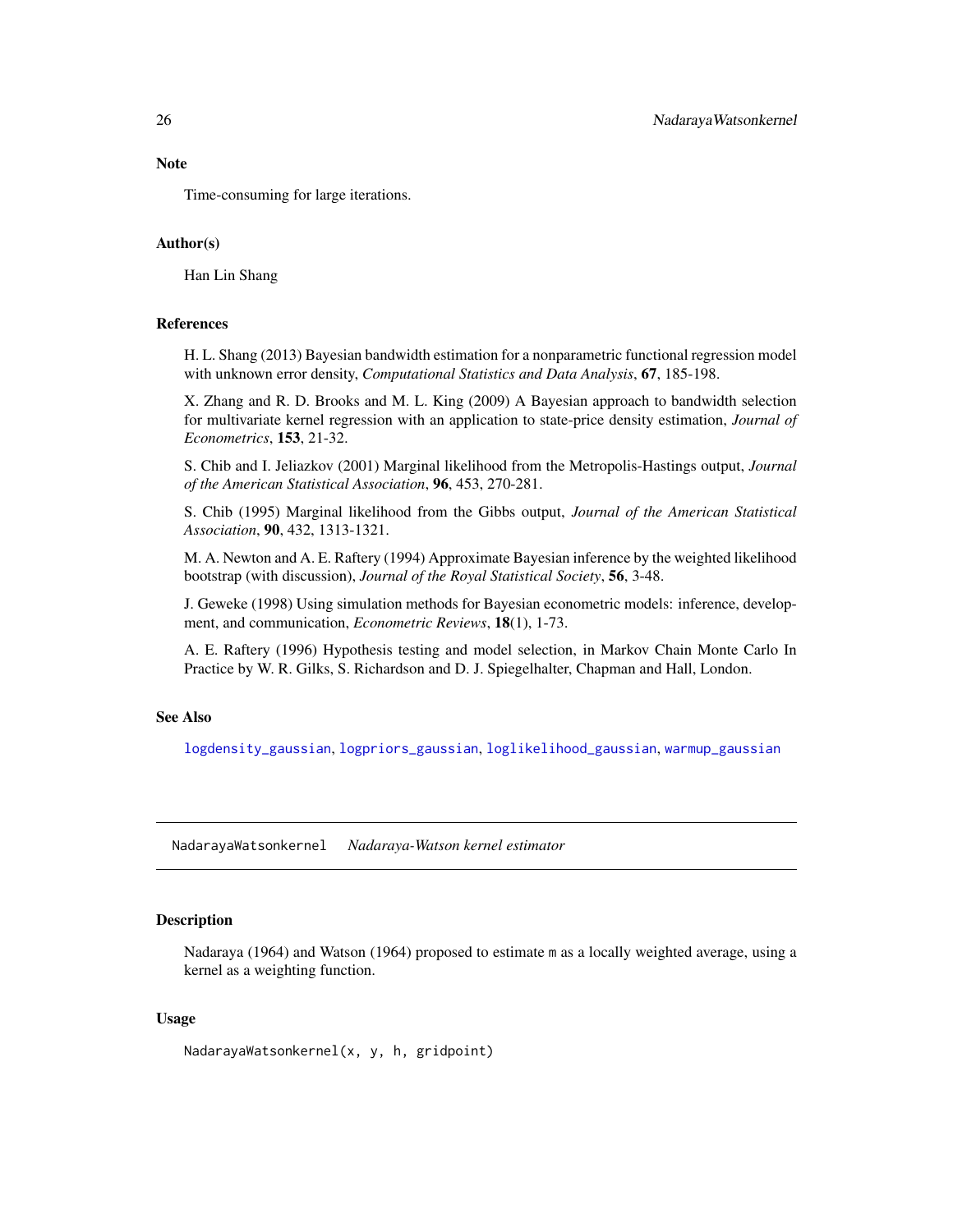# NadarayaWatsonkernel 27

# Arguments

| $\mathsf{x}$ | A set of x observations.              |
|--------------|---------------------------------------|
| <b>y</b>     | A set of y observations.              |
| h            | Optimal bandwidth chosen by the user. |
| gridpoint    | A set of gridpoints.                  |

# Details

$$
\frac{\sum_{i=1}^{n} K_h(x-x_i)y_i}{\sum_{j=1}^{n} K_h(x-x_j)},
$$
 where *K* is a kernel function with a bandwidth h.

#### Value

| gridpoint | A set of gridpoints.                                   |
|-----------|--------------------------------------------------------|
| mh        | Density values corresponding to the set of gridpoints. |

# Author(s)

Han Lin Shang

# References

M. Rosenblatt (1956) Remarks on some nonparametric estimates of a density function, *The Annals of Mathematical Statistics*, 27(3), 832-837.

E. Parzen (1962) On estimation of a probability density function and mode, *The Annals of Mathematical Statistics*, 33(3), 1065-1076.

E. A. Nadaraya (1964) On estimating regression, *Theory of probability and its applications*, 9(1), 141-142.

G. S. Watson (1964) Smooth regression analysis, *Sankhya: The Indian Journal of Statistics (Series A)*, 26(4), 359-372.

# Examples

```
x = rnorm(100)y = rnorm(100)NadarayaWatsonkernel(x, y, h = 2, gridpoint = seq(-3, 3, length.out = 100))
```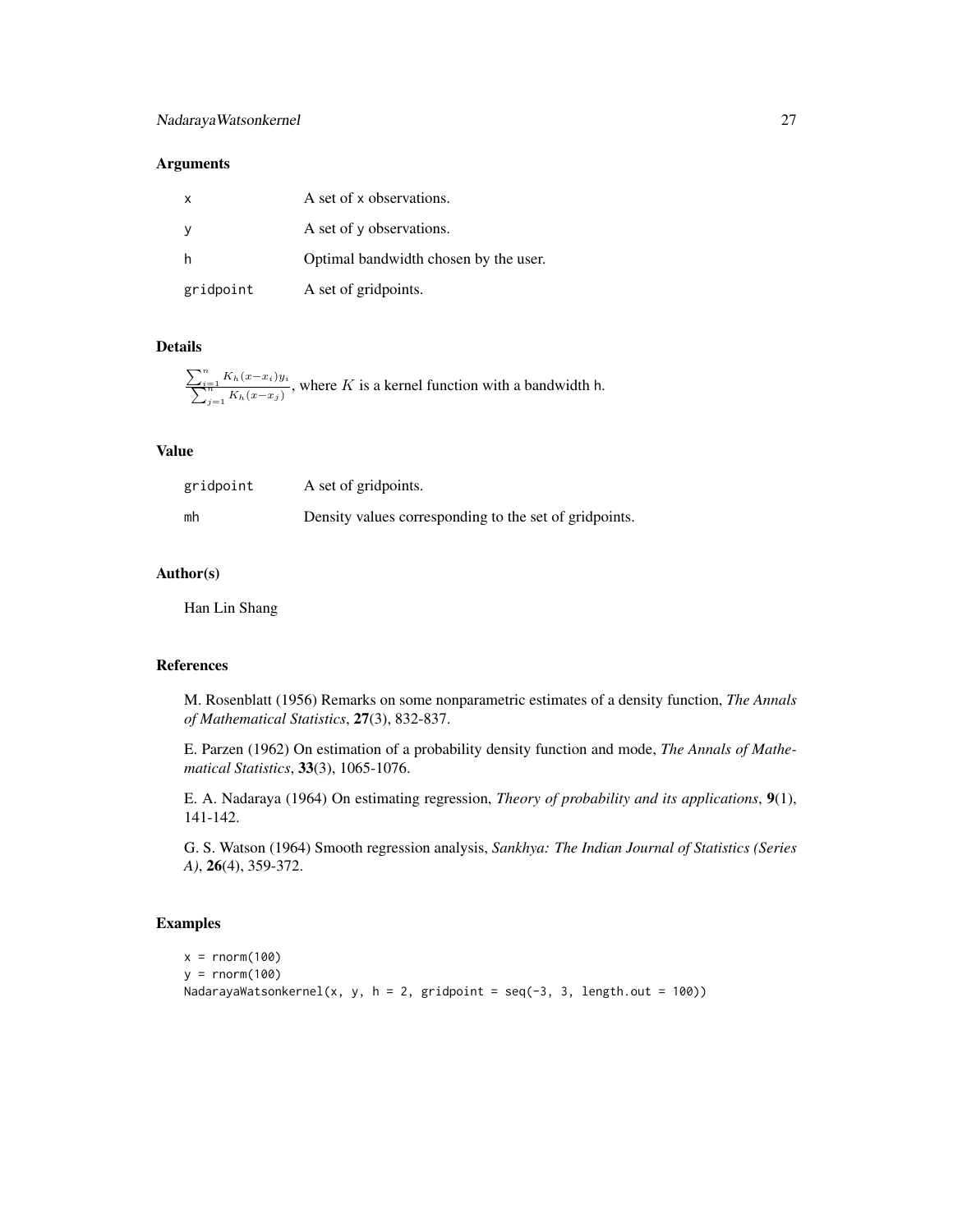<span id="page-27-1"></span><span id="page-27-0"></span>

# Description

Implements the random-walk Metropolis algorithm to estimate the bandwidths of the regressors

#### Usage

np\_gibbs(xh, inicost, k, mutsizp, prob, data\_x, data\_y, prior\_p, prior\_st)

# Arguments

| xh       | Log of square bandwidths                       |
|----------|------------------------------------------------|
| inicost  | Cost value                                     |
| k        | Iteration number                               |
| mutsizp  | Step size of random-walk Metropolis algorithm  |
| prob     | Optimal covergence rate                        |
| $data_x$ | Regressors                                     |
| $data_y$ | Response variable                              |
| prior_p  | Hyperparameter used in the inverse-gamma prior |
| prior_st | Hyperparameter used in the inverse-gamma prior |

## Details

1) The log bandwidths of the regressors are initialized using the normal reference rule of Silverman (1986).

2) Conditioning on the variance parameter of the error density, we implement random-walk Metropolis algorithm to update the bandwidths, in order to achieve the minimum cost value.

3) The variance of the error density can be directly sampled.

4) Iterate steps 2) and 3) until the cost value is minimized.

5) Check the convergence of the parameters by examining the simulation inefficient factor (sif) value. The smaller the sif value is, the better convergence of the parameters is.

#### Value

| x        | Estimated bandwidths of the regression function                                             |
|----------|---------------------------------------------------------------------------------------------|
| sigma2   | Estimated variance of the normal error density                                              |
| cost     | Cost value                                                                                  |
| accept_h | Accept or reject. accept_h=1 indicates acceptance, while accept_h=0 indicates<br>rejection. |
| mutsizp  | Step size of random-walk Metropolis                                                         |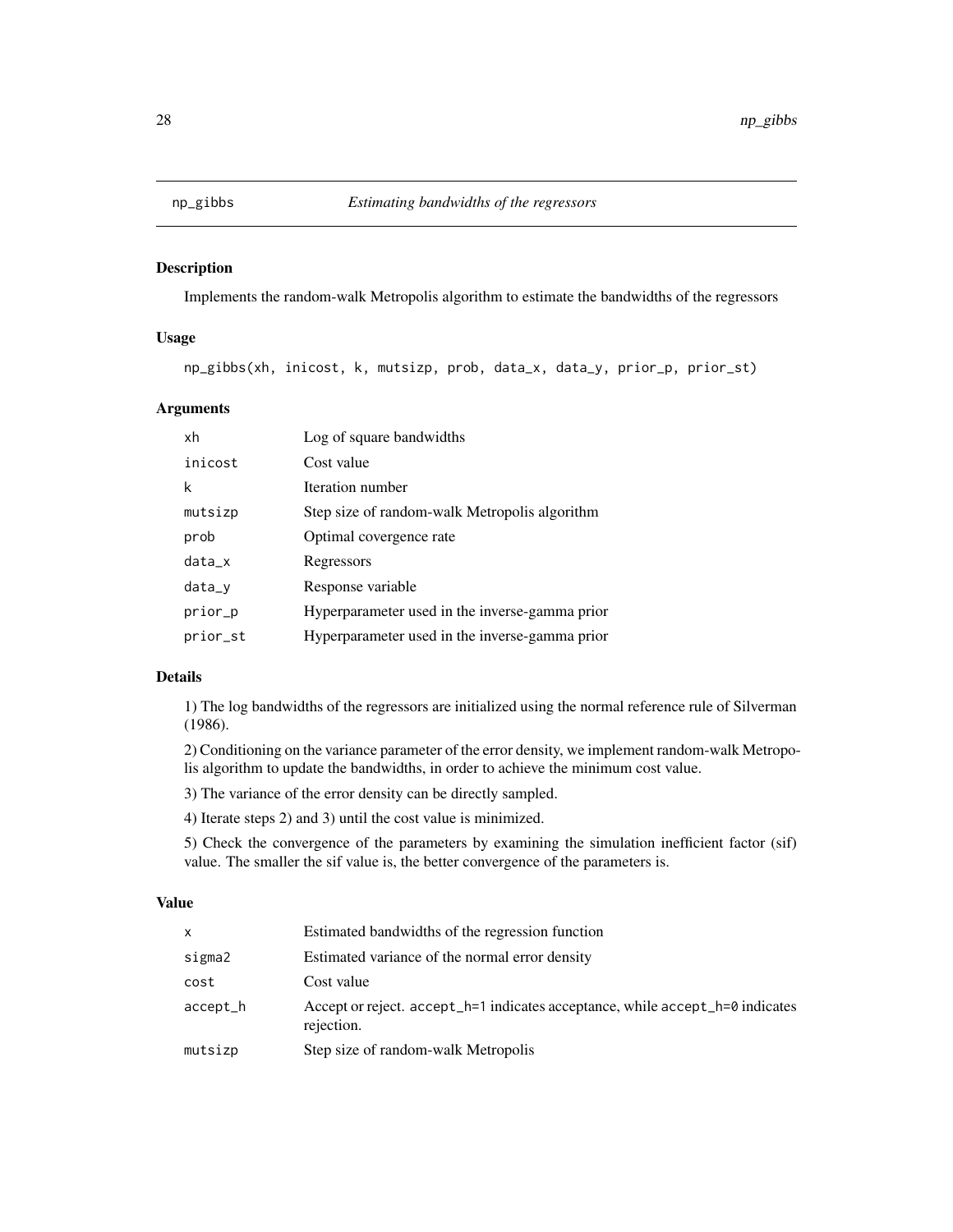# <span id="page-28-0"></span>Author(s)

Han Lin Shang

# References

X. Zhang and R. D. Brooks and M. L. King (2009) A Bayesian approach to bandwidth selection for multivariate kernel regression with an application to state-price density estimation, *Journal of Econometrics*, 153, 21-32.

B. W. Silverman (1986) Density Estimation for Statistics and Data Analysis. Chapman and Hall, New York.

# See Also

[mcmcrecord\\_gaussian](#page-23-1), [logdensity\\_gaussian](#page-16-1), [loglikelihood\\_gaussian](#page-18-1), [logpriors\\_gaussian](#page-20-1)

<span id="page-28-1"></span>nrr *Normal reference rule for estimating bandwidths*

# Description

The simplest method for estimating bandwidths, based on normal density assumption.

# Usage

```
nrr(data_x, logband = TRUE)
```
# Arguments

| data x  | Regressors                                                                                  |  |
|---------|---------------------------------------------------------------------------------------------|--|
| logband | When logband=TRUE, log bandwidths are given. When logband=FALSE, band-<br>widths are given. |  |

# Value

Bandwidths.

# Author(s)

Han Lin Shang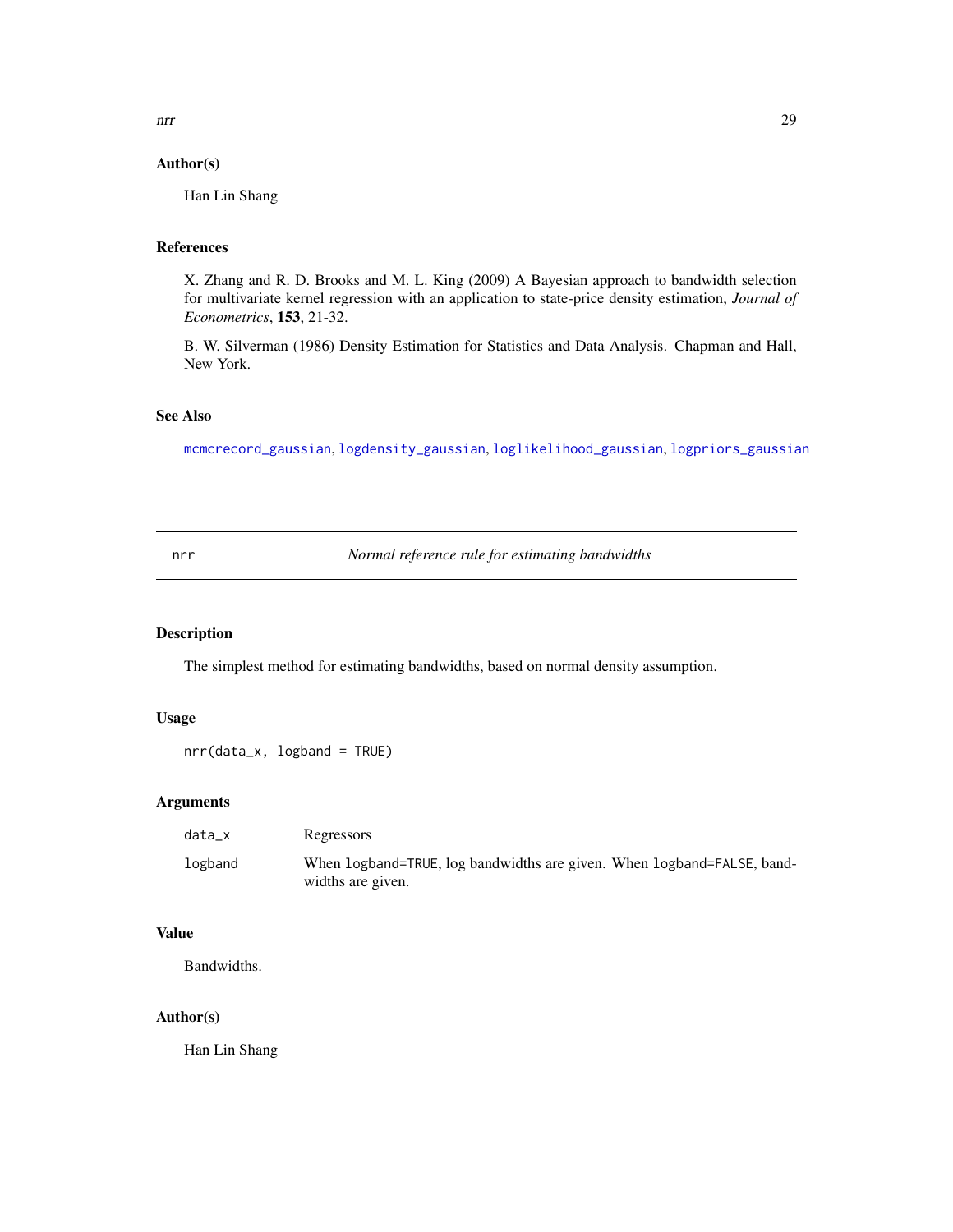# References

X. Zhang and R. D. Brooks and M. L. King (2009) A Bayesian approach to bandwidth selection for multivariate kernel regression with an application to state-price density estimation, *Journal of Econometrics*, 153, 21-32.

A. W. Bowman and A. Azzalini (1997) Applied smoothing techniques for data analysis, Oxford University Press, London.

D. W. Scott (1992) Multivariate density estimation: theory, practice, and visualization, John Wiley and Sons, New York.

B. W. Silverman (1986) Density Estimation for Statistics and Data Analysis. Chapman and Hall, New York.

# Examples

nrr(data\_x, logband = FALSE)

<span id="page-29-1"></span>warmup\_admkr *Burn-in period*

# Description

By minimising the cost value, the function estimates the bandwidths of the regressors and kernelform error density for the burn-in period

#### Usage

```
warmup_admkr(x, inicost, mutsizp, errorsizp, warm = 100, prob = 0.234,
errorprob = 0.44, data_x, data_y)
```

| $\mathsf{x}$ | Log of square bandwidths                                                                          |
|--------------|---------------------------------------------------------------------------------------------------|
| inicost      | Cost value                                                                                        |
| mutsizp      | Step size of random-walk Metropolis algorithm for the regressors                                  |
| errorsizp    | Step size of random-walk Metropolis algorithm for the kernel-form error density                   |
| warm         | Number of burn-in iterations                                                                      |
| prob         | Optimal covergence rate of random-walk Metropolis algorithm for the regres-<br>sors               |
| errorprob    | Optimal covergence rate of random-walk Metropolis algorithm for the kernel-<br>form error density |
| $data_x$     | Regressors                                                                                        |
| $data_v$     | Response variable                                                                                 |

<span id="page-29-0"></span>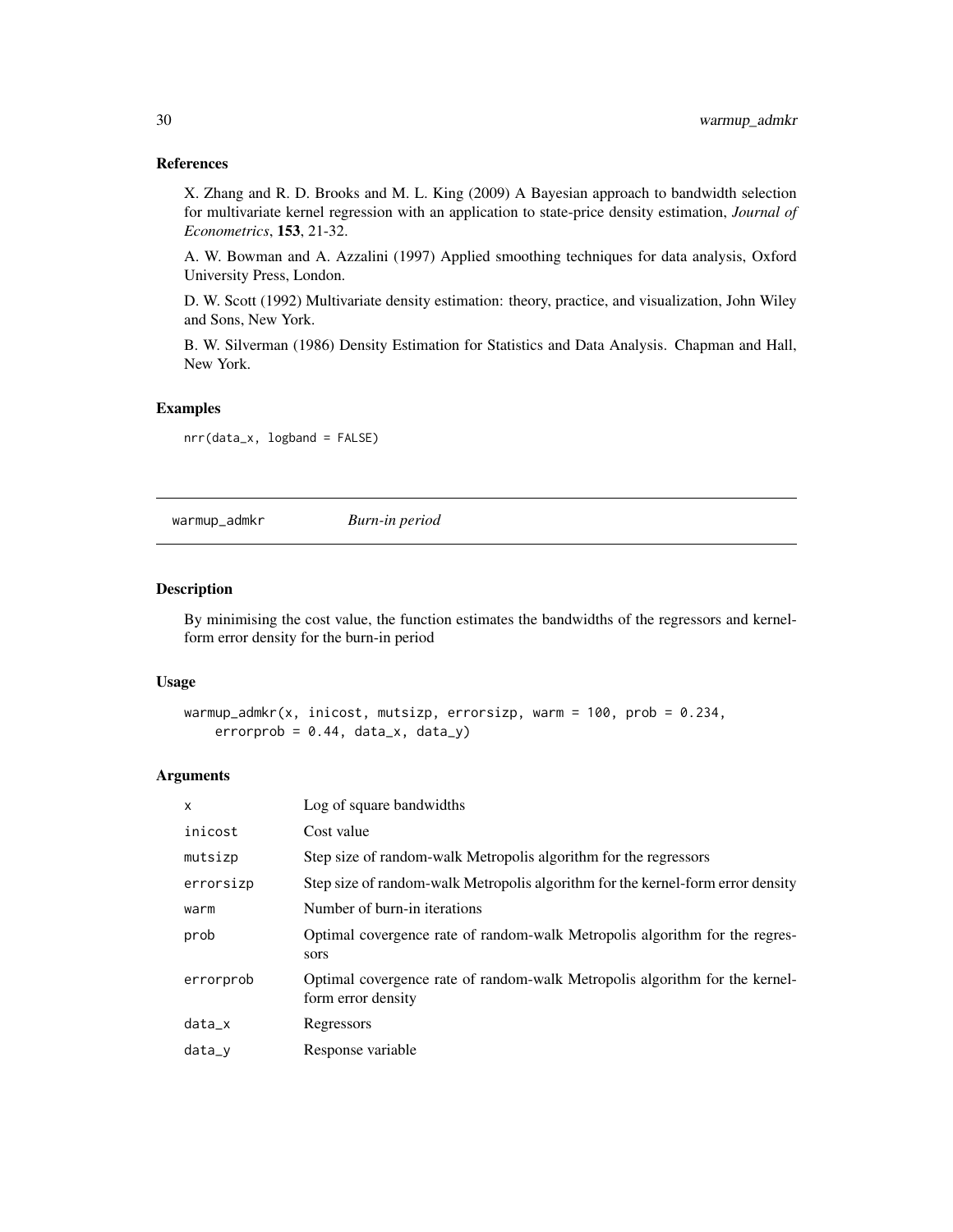# <span id="page-30-0"></span>Value

| X         | Log of square bandwidths                                                        |
|-----------|---------------------------------------------------------------------------------|
| cost      | Cost value                                                                      |
| mutsizp   | Step size of random-walk Metropolis algorithm for the regressors                |
| errorsizp | Step size of random-walk Metropolis algorithm for the kernel-form error density |

# Author(s)

Han Lin Shang

# See Also

[mcmcrecord\\_admkr](#page-21-1), [logdensity\\_admkr](#page-15-1), [loglikelihood\\_admkr](#page-17-1), [logpriors\\_admkr](#page-19-1)

<span id="page-30-1"></span>warmup\_gaussian *Burn-in period*

# Description

By minimizing the cost value, the function estimates the bandwidths of the regressors and normal error variance parameter for the burn-in period

#### Usage

```
warmup_gaussian(x, inicost, mutsizp, warm = 100, prob = 0.234, data_x, data_y,
   prior_p = 2, prior_st = 1)
```

| X        | Log of square bandwidths                                    |
|----------|-------------------------------------------------------------|
| inicost  | Cost value                                                  |
| mutsizp  | Step size of random-walk Metropolis algorithm               |
| warm     | Number of burn-in iterations                                |
| prob     | Optimal covergence rate of random-walk Metropolis algorithm |
| $data_x$ | Regressors                                                  |
| $data_y$ | Response variable                                           |
| prior_p  | Hyperparameter of the inverse-gamma prior                   |
| prior_st | Hyperparameter of the inverse-gamma prior                   |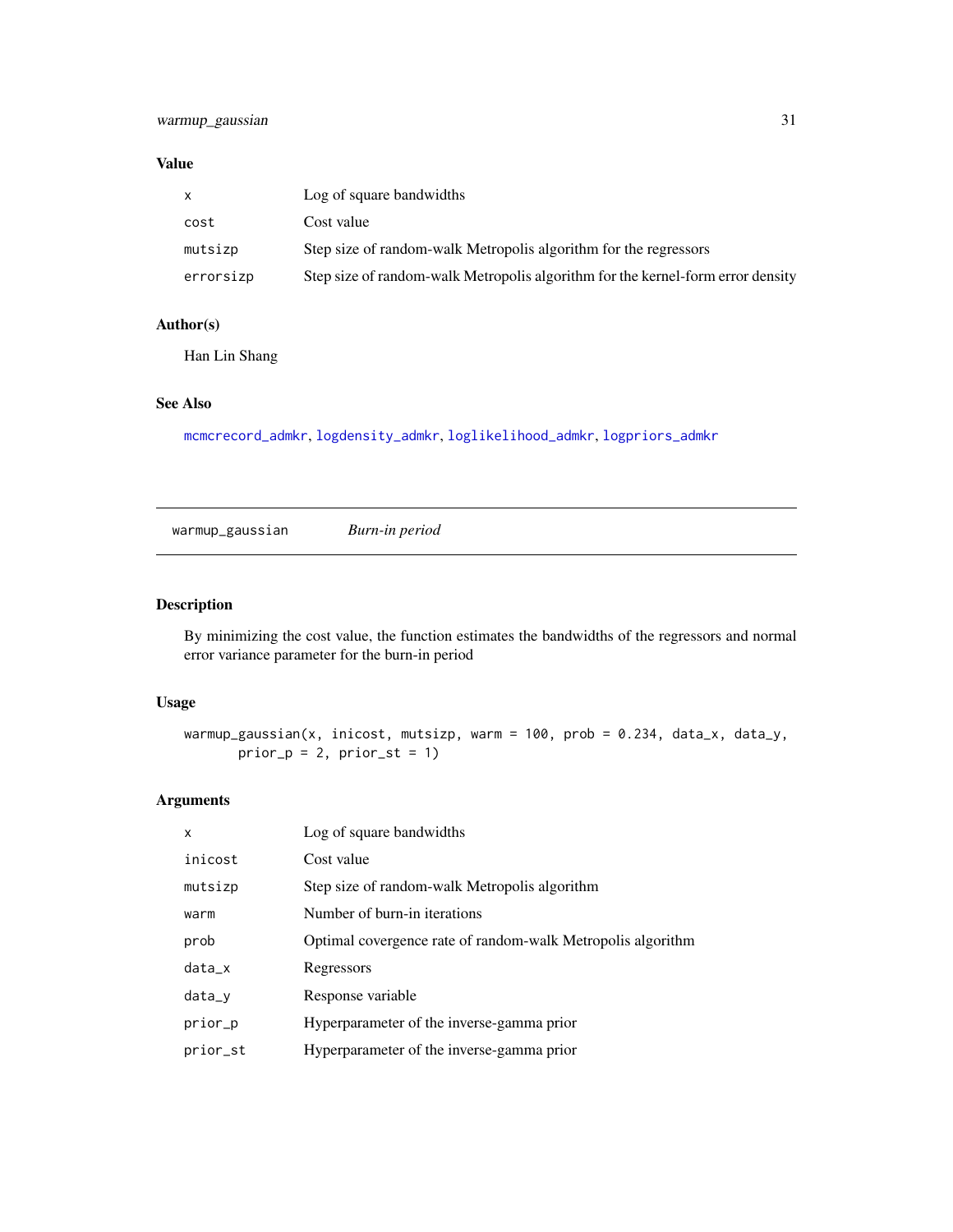# <span id="page-31-0"></span>Value

| X           | Log of square bandwidths                            |
|-------------|-----------------------------------------------------|
| sigma2      | Estimate of normal error variance                   |
| cost        | Cost value                                          |
| mutsizplast | Final step size of random-walk Metropolis algorithm |
| mutsizp     | Step size of random-walk Metropolis algorithm       |

# Author(s)

Han Lin Shang

# See Also

[mcmcrecord\\_gaussian](#page-23-1), [logdensity\\_gaussian](#page-16-1), [loglikelihood\\_gaussian](#page-18-1), [logpriors\\_gaussian](#page-20-1)

xm *Values of true regression function*

# Description

The realization of regression function

# Usage

data(xm)

# Format

A data matrix of 100 by 1

# Examples

data(xm)